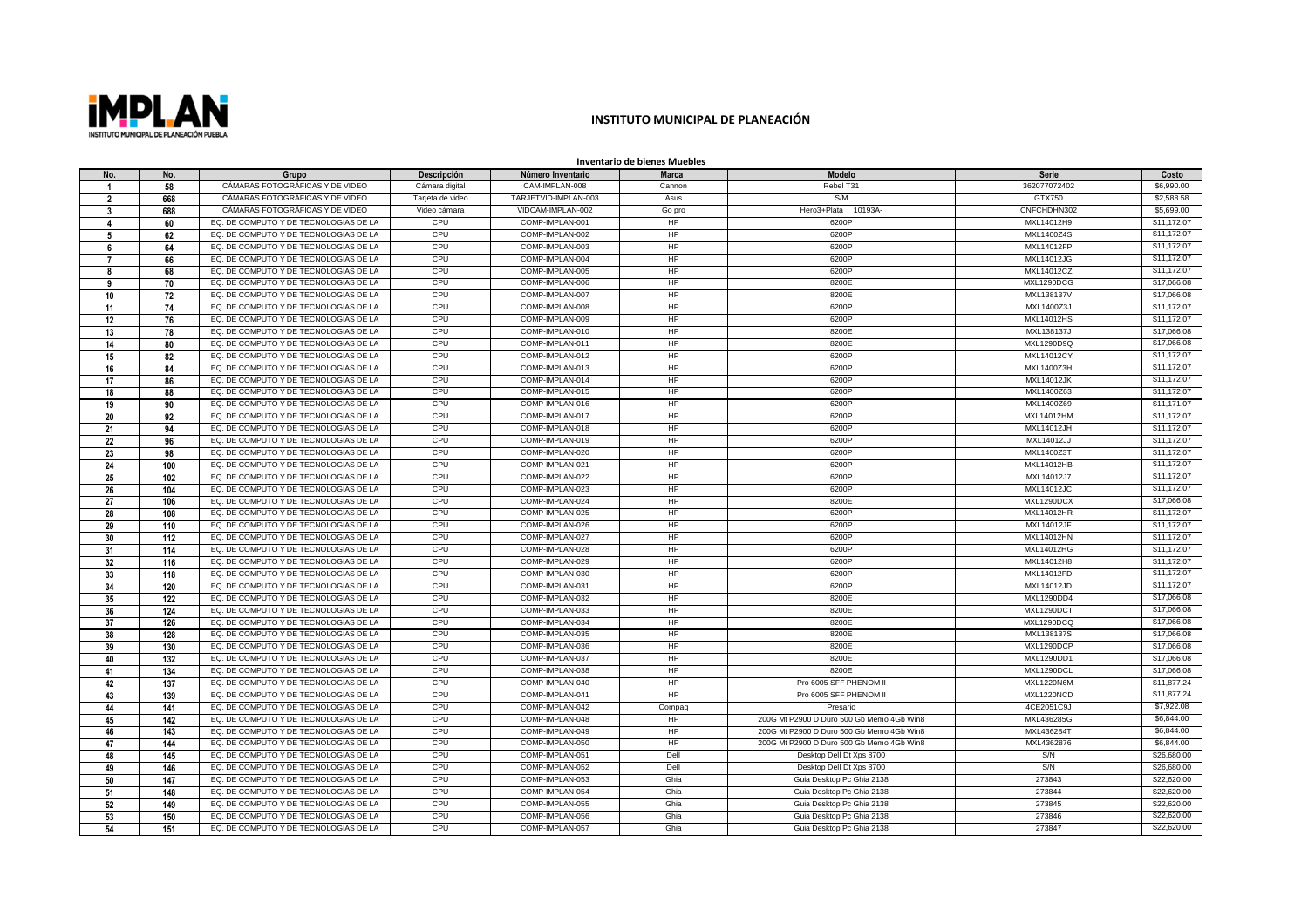| 55         | 152        | EQ. DE COMPUTO Y DE TECNOLOGIAS DE LA                                          | Computadora de escritorio | COMPSATI-IMPLAN-001                | HP             | Todo En Uno                                                                                | 5CM2390B64                                       | \$5,250.00               |
|------------|------------|--------------------------------------------------------------------------------|---------------------------|------------------------------------|----------------|--------------------------------------------------------------------------------------------|--------------------------------------------------|--------------------------|
| 56         | 153        | EQ. DE COMPUTO Y DE TECNOLOGIAS DE LA                                          | Computadora de escritorio | COMPSATI-IMPLAN-002                | HP             | Todo En Uno                                                                                | 5CM23909D6                                       | \$5,250.00               |
| 57         | 154        | EQ. DE COMPUTO Y DE TECNOLOGIAS DE LA                                          | Computadora de escritorio | COMPSATI-IMPLAN-003                | HP             | Todo En Uno                                                                                | 5CM23909ZN                                       | \$5,250.00               |
| 58         | 155        | EQ. DE COMPUTO Y DE TECNOLOGIAS DE LA                                          | Computadora de escritorio | COMPSATI-IMPLAN-004                | HP             | Todo En Uno                                                                                | 5CM2390B0B                                       | \$5,250.00               |
| 59         | 163        | EQ. DE COMPUTO Y DE TECNOLOGIAS DE LA                                          | Disco duro                | DISCDUR-IMPLAN-001                 | lomega         | Prestige                                                                                   | 6EA1400DA9                                       | \$2,231.50               |
| 60         | 164        | EQ. DE COMPUTO Y DE TECNOLOGIAS DE LA                                          | Disco duro                | DISCDUR-IMPLAN-002                 | lomega         | Prestige                                                                                   | 6EA1400DB0                                       | \$2,231.50               |
| 61         | 165        | EQ. DE COMPUTO Y DE TECNOLOGIAS DE LA                                          | Disco duro                | DISCDUR-IMPLAN-003                 | lomega         | Prestige                                                                                   | 6EA1400DBB                                       | \$2,231.50               |
| 62         | 166        | EQ. DE COMPUTO Y DE TECNOLOGIAS DE LA                                          | Disco duro                | DISCDUR-IMPLAN-004                 | lomega         | Prestige                                                                                   | 6EA1400DBC                                       | \$2,231.50               |
| 63         | 167        | EQ. DE COMPUTO Y DE TECNOLOGIAS DE LA                                          | Disco duro                | DISCDUR-IMPLAN-005                 | lomega         | Prestige                                                                                   | 6EA1400D72                                       | \$2,231.50               |
| 64         | 168        | EQ. DE COMPUTO Y DE TECNOLOGIAS DE LA                                          | Disco duro                | DISCDUR-IMPLAN-006                 | lomega         | Prestige                                                                                   | 6EA1421345                                       | \$2,231.50               |
| 65         | 169        | EQ. DE COMPUTO Y DE TECNOLOGIAS DE LA                                          | Disco duro                | DISCDUR-IMPLAN-007                 | lomega         | Prestige                                                                                   | GSAB480ENL                                       | \$3,448.10               |
| 66         | 170        | EQ. DE COMPUTO Y DE TECNOLOGIAS DE LA                                          | Disco duro interno        | DISCONVE-IMPLAN-001                | Seagate        | 1Tb Sata lii 7200 Rpm 64 Mb                                                                | S1D57YM9                                         | \$1,577.60               |
| 67         | 171        | EQ. DE COMPUTO Y DE TECNOLOGIAS DE LA                                          | Disco duro interno        | DISCONVE-IMPLAN-002                | Seagate        | 1Tb Sata lii 7200 Rpm 64 Mb                                                                | S1D4NMAL                                         | \$1,577.60               |
| 68         | 172        | EQ. DE COMPUTO Y DE TECNOLOGIAS DE LA                                          | Disco duro interno        | DISCONVE-IMPLAN-003                | Sata           | 2TB 5900 RPM                                                                               | 6GBS                                             | \$3,248.00               |
| 69         | 173        | EQ. DE COMPUTO Y DE TECNOLOGIAS DE LA                                          | Disco duro externo        | DISDURO-IMPLAN-001                 | <b>ADATA</b>   | Ch11 1Tb 2.5 3.0                                                                           | 1C3220173404                                     | \$1,757.40               |
| 70         | 174        | EQ. DE COMPUTO Y DE TECNOLOGIAS DE LA                                          | Unidad SSD                | DISDURO-IMPLAN-001                 | <b>ADATA</b>   | Sata lii Xpg Sx900 256 Gb 2.5 Pul                                                          | 1C4520212719                                     | \$4,281.56               |
| 71         | 175        | EQ. DE COMPUTO Y DE TECNOLOGIAS DE LA                                          | Unidad SSD                | DISDURO-IMPLAN-002                 | ADATA          | Sata lii Xpg Sx900 256 Gb 2.5 Pul                                                          | 1C4220079934                                     | \$4,281.56               |
| 72         | 236        | EQ. DE COMPUTO Y DE TECNOLOGIAS DE LA                                          | Equipo de seguridad       | FIREWALL-IMPLAN-001                | Fortigate      | 90D                                                                                        | FGT90D3Z16007273                                 | \$30,395.60              |
| 73         | 246        | EQ. DE COMPUTO Y DE TECNOLOGIAS DE LA                                          | Impresora                 | IMP COLORCH-IMPLAN-001             | HP             | Color LaserJet Cp2025Dn USB 2.0 128Mb                                                      | CNGS715540                                       | \$12,909.64              |
| 74         | 247        | EQ. DE COMPUTO Y DE TECNOLOGIAS DE LA                                          | Impresora                 | IMP-COLORCH-IMPLAN-002             | HP             | Color LaserJet Cp2025Dn USB 2.0 128Mb                                                      | CNGS715542                                       | \$12,909.64              |
| 75         | 248        | EQ. DE COMPUTO Y DE TECNOLOGIAS DE LA                                          | Impresora                 | IMP-COLORCH-IMPLAN-003             | HP             | Color LaserJet Cp2025Dn USB 2.0 128Mb                                                      | CNGS715822                                       | \$12,909.64              |
| 76         | 249        | EQ. DE COMPUTO Y DE TECNOLOGIAS DE LA                                          | Impresora                 | IMPCOLOR-IMPLAN-001                | HP             | Color Laser Je                                                                             | CNCCC8Q24P                                       | \$14,693.34              |
| 77         | 250        | EQ. DE COMPUTO Y DE TECNOLOGIAS DE LA                                          | Impresora                 | IMPCOLOR-IMPLAN-002                | HP             | Color Laser Jet                                                                            | CNCCC8Q24R                                       | \$14,693.34              |
| 78         | 251        | EQ. DE COMPUTO Y DE TECNOLOGIAS DE LA                                          | Impresora                 | IMPCOLOR-IMPLAN-003                | HP             | Color Laser Jet                                                                            | CNCCC8Q24S                                       | \$14,693.34              |
| 79         | 252        | EQ. DE COMPUTO Y DE TECNOLOGIAS DE LA                                          | Impresora                 | IMPCOLOR-IMPLAN-004                | HP             | Color Laser Jet                                                                            | CNCCC8Q24Z                                       | \$14,693.34              |
| 80         | 253        | EQ. DE COMPUTO Y DE TECNOLOGIAS DE LA                                          | Impresora                 | IMP-IMPLAN-001                     | HP             | LaserJet P10606Dn Dúplex 25/26 Ppm,32Mb                                                    | VNB3G58048                                       | \$8,275.59               |
| 81         | 254        | EQ. DE COMPUTO Y DE TECNOLOGIAS DE LA                                          | Impresora                 | IMP-IMPLAN-001                     | HP             | Laser Jet Marca Hp Mod P2035 30 Ppm                                                        | VNB3B60922                                       | \$3,736.49               |
| 82         | 255        | EQ. DE COMPUTO Y DE TECNOLOGIAS DE LA                                          | Impresora                 | IMP-IMPLAN-002                     | HP             | LaserJet P10606Dn Dúplex 25/26 Ppm,32Mb                                                    | VNB3G63522                                       | \$3,736.49               |
| 83         | 256        | EQ. DE COMPUTO Y DE TECNOLOGIAS DE LA                                          | Impresora                 | IMP-IMPLAN-003                     | HP             | LaserJet P10606Dn Dúplex 25/26 Ppm,32Mb                                                    | VNB3G63585                                       | \$3,736.49               |
| 84         | 257        | EQ. DE COMPUTO Y DE TECNOLOGIAS DE LA                                          | Impresora                 | IMP-IMPLAN-004                     | HP             | LaserJet P1606Dn Dúplex 25/26 Ppm,32Mb                                                     | VNB3G63597                                       | \$3,736.49               |
| 85         | 258        | EQ. DE COMPUTO Y DE TECNOLOGIAS DE LA                                          | Impresora                 | IMP-IMPLAN-005                     | HP             | LaserJet P10606Dn Dúplex 25/26 Ppm,32Mb                                                    | VNB3G63718                                       | \$3,736.49               |
| 86         | 259        | EQ. DE COMPUTO Y DE TECNOLOGIAS DE LA                                          | Impresora                 | IMP-IMPLAN-006                     | HP             | LaserJet P10606Dn Dúplex 25/26 Ppm,32Mb                                                    | VNB3G63721                                       | \$3,736.49               |
| 87         | 260        | EQ. DE COMPUTO Y DE TECNOLOGIAS DE LA                                          | Impresora                 | IMP-IMPLAN-007                     | HP             | LaserJet P10606Dn Dúplex 25/26 Ppm,32Mb                                                    | VNB3G63724                                       | \$3,736.49               |
| 88         | 261        | EQ. DE COMPUTO Y DE TECNOLOGIAS DE LA                                          | Impresora                 | IMP-IMPLAN-008                     | HP             | LaserJet P10606Dn Dúplex 25/26 Ppm,32Mb                                                    | VNB3G63725                                       | \$3,736.49               |
| 89         | 262        | EQ. DE COMPUTO Y DE TECNOLOGIAS DE LA                                          | Impresora                 | IMP-IMPLAN-009                     | HP             | LaserJet P10606Dn Dúplex 25/26 Ppm,32Mb                                                    | VNB3G63727                                       | \$3,736.49               |
| 90         | 263        | EQ. DE COMPUTO Y DE TECNOLOGIAS DE LA                                          | Impresora                 | IMP-IMPLAN-010                     | HP             | LaserJet P1606Dn Dúplex 25/26 Ppm,32Mb,                                                    | VNB3G81462                                       | \$3,736.49               |
| 91         | 264        | EQ. DE COMPUTO Y DE TECNOLOGIAS DE LA                                          | Impresora                 | IMP-IMPLAN-011                     | HP             | LaserJet P1606Dn Dúplex 25/26 Ppm,32Mb,                                                    | VNB3L46672                                       | \$3,736.49               |
| 92         | 265        | EQ. DE COMPUTO Y DE TECNOLOGIAS DE LA                                          | Impresora                 | IMP-IMPLAN-012                     | HP             | LaserJet P10606Dn Dúplex 25/26 Ppm,32Mb                                                    | VNB3M23876                                       | \$3,429.67               |
| 93         | 266        | EQ. DE COMPUTO Y DE TECNOLOGIAS DE LA                                          | Laptop                    | LAPMAC-IMPLAN-001                  | Macbook        | Pro 15.4 Igc 17 2.2 GHz 4 Gb 500Gb Sd Hd6750                                               | SC02GM25SDV7L                                    | \$30,352.22              |
| 94         | 267        | EQ. DE COMPUTO Y DE TECNOLOGIAS DE LA                                          | Laptop                    | LAPMAC-IMPLAN-002                  | Macbook        | Pro Retina 13 2.8Ghz I5Yst Dc 8Gb 512Gb Flash                                              | C02NV7EG3QK                                      | \$30,634.44              |
| 95         | 268        | EQ. DE COMPUTO Y DE TECNOLOGIAS DE LA                                          | Laptop                    | LAPSAMSUM-IMPLAN-002               | Samsung        | Notebook Np300 Titán Silvere Intel Pentium B960 2.2 GHz Memo                               | HTQQ91AC800631                                   | \$9,396.00               |
| 96         | 269        | EQ. DE COMPUTO Y DE TECNOLOGIAS DE LA                                          | Laptop                    | LAPSAMSUM-IMPLAN-003               | Samsung        | Notebook Np300 Titán Silvere Intel Pentium B960 2.2 GHz Memo                               | HTQQ91AC800828                                   | \$9,396.00               |
| 97         | 270        | EQ. DE COMPUTO Y DE TECNOLOGIAS DE LA                                          | Laptop                    | LAPTOPCAM-IMPLAN-01                | HP             | Probook 6360B, 13.3 Ci5 Memoria 4G. Disco Duro 750Gb, Win7                                 | 2CE21827RV                                       | \$17,632.00              |
| 98         | 271        | EQ. DE COMPUTO Y DE TECNOLOGIAS DE LA                                          | Laptop                    | LAPTOP-IMPLAN-001                  | HP             | 630                                                                                        | 5CB1355DZ9                                       | \$10,524.59              |
| 99         | 273        | EQ. DE COMPUTO Y DE TECNOLOGIAS DE LA                                          | Laptop                    | LAPTOP-IMPLAN-002                  | HP             | 630                                                                                        | 5CB1355DZY                                       | \$10,524.59              |
| 100        | 275        | EQ. DE COMPUTO Y DE TECNOLOGIAS DE LA                                          | Laptop                    | LAPTOP-IMPLAN-003                  | HP             | 630                                                                                        | 5CB1355F4Z                                       | \$10,524.59              |
| 101        | 277        | EQ. DE COMPUTO Y DE TECNOLOGIAS DE LA                                          | Laptop                    | LAPTOP-IMPLAN-004                  | HP             | 630                                                                                        | 5CB1355F7S                                       | \$10,524.59              |
| 102        | 279        | EQ. DE COMPUTO Y DE TECNOLOGIAS DE LA                                          | Laptop                    | LAPTOP-IMPLAN-005                  | HP             | 630                                                                                        | 5CB13647X4                                       | \$10,524.59              |
| 103        | 281        | EQ. DE COMPUTO Y DE TECNOLOGIAS DE LA                                          | Laptop                    | LAPTOP-IMPLAN-006                  | HP             | 630                                                                                        | 5CB136483S                                       | \$10,524.59              |
| 104        | 283        | EQ. DE COMPUTO Y DE TECNOLOGIAS DE LA                                          | Laptop                    | LAPTOP-IMPLAN-007                  | HP             | 630                                                                                        | 5CB136484H                                       | \$10,524.59              |
| 105        | 286        | EQ. DE COMPUTO Y DE TECNOLOGIAS DE LA                                          | Laptop                    | LAPTOP-IMPLAN-009                  | Lenovo         | Portátil Idea G40-70 (59416371) C134005U, 4G 1Tb 14 Pulg Hd                                | YB07413422                                       | \$7,849.00               |
| 106        | 287        | EQ. DE COMPUTO Y DE TECNOLOGIAS DE LA                                          | Laptop                    | LAPTOP-IMPLAN-010                  | Thinkpad       | L440 14"Core17 4702 6Gb 500Gb DVD Win8.1 Pro 64B W7                                        | R90AYB1W                                         | \$17,160.18              |
| 107        | 288        | EQ. DE COMPUTO Y DE TECNOLOGIAS DE LA                                          | Laptop                    | LAPTOP-IMPLAN-011                  | Lenovo         | Thinkpad T440P Corei7-4710 Mq 2.5 GHz 8Gb 1Tb 142 Bt Win 8                                 | PC00VBNH                                         | \$21,599.00              |
| 108        | 289        | EQ. DE COMPUTO Y DE TECNOLOGIAS DE LA                                          | Laptop                    | LAPTOP-IMPLAN-012                  | Lenovo         | Thinkpad T440P Corei7-4710 Mg 2.5 GHz 8Gb 1Tb 142 Bt Win 8                                 | PC01LZV1                                         | \$21,599.00              |
| 109        | 290        | EQ. DE COMPUTO Y DE TECNOLOGIAS DE LA                                          | Laptop                    | LAPTOP-IMPLAN-013                  | Lenovo         | Thinkpad T440P Corei7-4710 Mq 2.5 GHz 8Gb 1Tb 142 Bt Win 8                                 | PC01JNAC                                         | \$21,599.00              |
| 110        | 291        | EQ. DE COMPUTO Y DE TECNOLOGIAS DE LA                                          | Laptop                    | LAPTOP-IMPLAN-014                  | HP             | 240G4 Ci3-500Su 8Gb Hdd1Tb 14'                                                             | 5CG5472YHV                                       | \$8,200.00               |
| 111        | 293        | EQ. DE COMPUTO Y DE TECNOLOGIAS DE LA                                          |                           | LAPTOP-IMPLAN-015                  | HP             | 240G4 Ci3-5005U 8Gb Hdd1Tb 14"                                                             | 5CG5517NLW                                       | \$8,200,00               |
| 112        | 295        | EQ. DE COMPUTO Y DE TECNOLOGIAS DE LA                                          | Laptop<br>Laptop          | LAPTOP-ROJA-IMPLAN-001             | <b>TOSHIBA</b> | Qosmio X775-Sp7 160M                                                                       | 9B104762K                                        | \$34,511.29              |
| 113        | 296        | EQ. DE COMPUTO Y DE TECNOLOGIAS DE LA                                          | Laptop                    | LAPTOP-ROJA-IMPLAN-002             | <b>TOSHIBA</b> | Qosmio X775-Sp7 160M                                                                       | 9B104769K                                        | \$34,511.29              |
|            | 384        | EQ. DE COMPUTO Y DE TECNOLOGIAS DE LA                                          | Monitor                   | MONI-IMPLAN-001                    | Acer           | 24 Pul Wide Led S240HI Ultra Slim Fhd Negro                                                | ETLU50D01221101C868534                           | \$4,234.00               |
| 114        |            |                                                                                |                           |                                    |                |                                                                                            |                                                  |                          |
|            |            |                                                                                |                           |                                    |                |                                                                                            |                                                  |                          |
| 115<br>116 | 385<br>386 | EQ. DE COMPUTO Y DE TECNOLOGIAS DE LA<br>EQ. DE COMPUTO Y DE TECNOLOGIAS DE LA | Monitor<br>Monitor        | MONI-IMPLAN-002<br>MONI-IMPLAN-003 | Acer<br>Acer   | 24 Pul Wide Led S240HI Ultra Slim Fhd Negro<br>24 Pul Wide Led S240HI Ultra Slim Fhd Negro | ETLU50D0121470B4BC8532<br>ETLU50D01221101C8E8534 | \$4,234.00<br>\$4,234.00 |

INFORM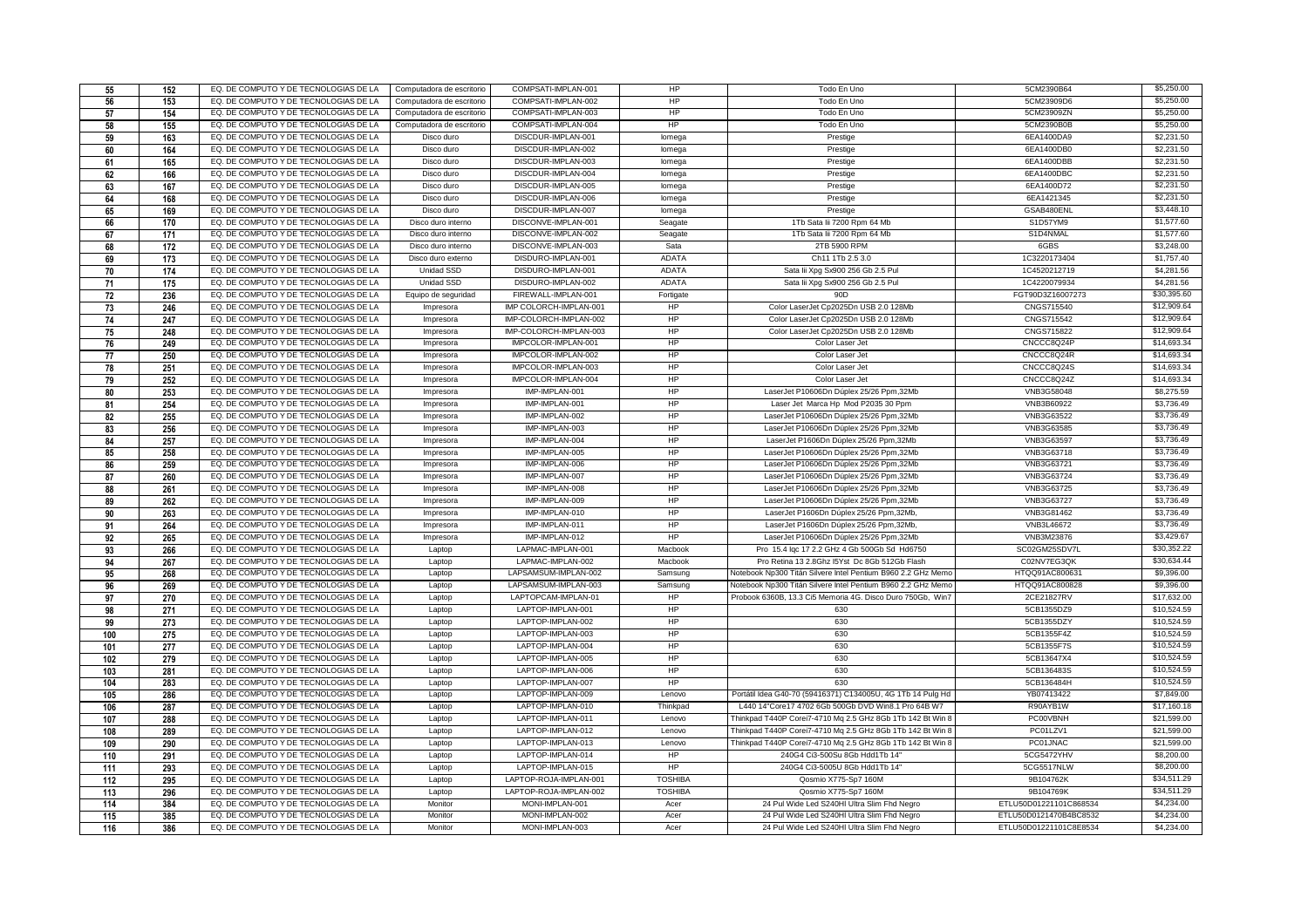| 117        | 387        | EQ. DE COMPUTO Y DE TECNOLOGIAS DE LA                                          | Monitor                | MONI-IMPLAN-004      | Benq                   | GI2460Hm Led 24 1920X1080 2Ms VGA/Dvi-D Boc    | ETH4E04001SL0          | \$3,114.09  |
|------------|------------|--------------------------------------------------------------------------------|------------------------|----------------------|------------------------|------------------------------------------------|------------------------|-------------|
| 118        | 388        | EQ. DE COMPUTO Y DE TECNOLOGIAS DE LA                                          | Monitor                | MONI-IMPLAN-042      | Acer                   | SM                                             | ETLNT080021500BB8F4224 | \$1,753.10  |
| 119        | 389        | EQ. DE COMPUTO Y DE TECNOLOGIAS DE LA                                          | Monitor                | MONI-IMPLAN-043      | Acer                   | S/M                                            | ETLNT080021500B9B44224 | \$1,753.10  |
| 120        | 390        | EQ. DE COMPUTO Y DE TECNOLOGIAS DE LA                                          | Monitor                | MONI-IMPLAN-044      | Acer                   | S/M                                            | ETLNT080021500BA474224 | \$1,753.10  |
| 121        | 391        | EQ. DE COMPUTO Y DE TECNOLOGIAS DE LA                                          | Impresora              | MULTIFUN-IMPLAN-001  | Samsung                | Multifuncional Clx 3305 19Ppm Negro 4Ppm Color | Z864BJCC60003Q         | \$5,046.00  |
| 122        | 392        | EQ. DE COMPUTO Y DE TECNOLOGIAS DE LA                                          | Impresora              | MULTIFUN-IMPLAN-002  | HP                     | Multifuncional LaserJet M176N Pro Col          | CND767N30H             | \$3,570.00  |
| 123        | 393        | EQ. DE COMPUTO Y DE TECNOLOGIAS DE LA                                          | Impresora              | MULTIFUN-IMPLAN-003  | HP                     | Multifuncional LaserJet M176N Pro Col          | CND2498H05H            | \$3,570.00  |
| 124        | 422        | EQ. DE COMPUTO Y DE TECNOLOGIAS DE LA                                          | Plotter                | PLOTTERHP-IMPLAN-001 | HP                     | Designe jet T790                               | CN2498H05H             | \$97,031.68 |
| 125        | 423        | EQ. DE COMPUTO Y DE TECNOLOGIAS DE LA                                          | Laptop                 | PROBOOK-IMPLAN-001   | HP                     | Probook 4530S                                  | CNU1370G96             | \$14,551.55 |
| 126        | 426        | EQ. DE COMPUTO Y DE TECNOLOGIAS DE LA                                          | Laptop                 | PROBOOK-IMPLAN-003   | <b>HP</b>              | Probook 4530S                                  | CNU1375LVJ             | \$14,551.55 |
| 127        | 428        | EQ. DE COMPUTO Y DE TECNOLOGIAS DE LA                                          | Laptop                 | PROBOOK-IMPLAN-004   | <b>HP</b>              | Probook 4530S                                  | <b>CNU1375M7T</b>      | \$14,551.55 |
| 128        | 430        | EQ. DE COMPUTO Y DE TECNOLOGIAS DE LA                                          | Laptop                 | PROBOOK-IMPLAN-005   | HP                     | Probook 4530S                                  | CNU1375MB3             | \$14,551.55 |
| 129        | 432        | EQ. DE COMPUTO Y DE TECNOLOGIAS DE LA                                          | Laptop                 | PROBOOK-IMPLAN-006   | HP                     | Probook 4530S                                  | CNU1375MCY             | \$14,551.55 |
| 130        | 434        | EQ. DE COMPUTO Y DE TECNOLOGIAS DE LA                                          | Laptop                 | PROBOOK-IMPLAN-007   | HP                     | Probook Hp 4530S                               | <b>CNU1410K3N</b>      | \$14,551.55 |
| 131        | 436        | EQ. DE COMPUTO Y DE TECNOLOGIAS DE LA                                          | Laptop                 | PROBOOK-IMPLAN-008   | HP                     | Probook 4530S                                  | CNU 1410K75            | \$14,551.55 |
| 132        | 438        | EQ. DE COMPUTO Y DE TECNOLOGIAS DE LA                                          | Laptop                 | PROBOOK-IMPLAN-009   | <b>HP</b>              | Probook 450 Ci5-6200U 15.6" 8Gb 1 Tb W         | 5CD5421WQB             | \$16,194.99 |
| 133        | 440        | EQ. DE COMPUTO Y DE TECNOLOGIAS DE LA                                          | Laptop                 | PROBOOK-IMPLAN-010   | HP                     | Probook 450 Ci5-6200U 15.6" 8Gb 1 Tb W         | 5CD54255RX             | \$16,194.99 |
| 134        | 449        | EQ. DE COMPUTO Y DE TECNOLOGIAS DE LA                                          | Proyector              | PROYECT-IMPLAN-007   | Acer                   | Pd83 Dnx1303                                   | MRJHG1100K512011C95900 | \$9,860.00  |
| 135        | 452        | EQ. DE COMPUTO Y DE TECNOLOGIAS DE LA                                          | Regulador              | REGU-IMPLAN-001      | Microvolt              | Dn-21-132 (Plus)                               | E11J29223              | \$364.60    |
| 136        | 453        | EQ. DE COMPUTO Y DE TECNOLOGIAS DE LA                                          | Regulador              | REGU-IMPLAN-002      | Microvolt              | Dn-21-132 (Plus)                               | E11J28821              | \$364.60    |
| 137        | 454        | EQ. DE COMPUTO Y DE TECNOLOGIAS DE LA                                          | Regulador              | REGU-IMPLAN-003      | Microvolt              | Dn-21-132 (Plus)                               | E11J28889              | \$364.60    |
| 138        | 455        | EQ. DE COMPUTO Y DE TECNOLOGIAS DE LA                                          | Regulador              | REGU-IMPLAN-004      | Microvolt              | Dn-21-132 (Plus)                               | E11J29265              | \$364.60    |
| 139        | 456        | EQ. DE COMPUTO Y DE TECNOLOGIAS DE LA                                          | Regulador              | REGU-IMPLAN-005      | Microvolt              | Dn-21-132 (Plus)                               | E11J28870              | \$364.60    |
| 140        | 457        | EQ. DE COMPUTO Y DE TECNOLOGIAS DE LA                                          | Regulador              | REGU-IMPLAN-006      | Microvolt              | Dn-21-132 (Plus)                               | E11J28822              | \$364.60    |
| 141        | 458        | EQ. DE COMPUTO Y DE TECNOLOGIAS DE LA                                          | Regulador              | REGU-IMPLAN-008      | Microvolt              | Dn-21-132 (Plus)                               | E11J29220              | \$364.60    |
| 142        | 459        | EQ. DE COMPUTO Y DE TECNOLOGIAS DE LA                                          | Regulador              | REGU-IMPLAN-009      | Microvolt              | Dn-21-132 (Plus)                               | E11J28884              | \$364.60    |
| 143        | 460        | EQ. DE COMPUTO Y DE TECNOLOGIAS DE LA                                          | Regulador              | REGU-IMPLAN-010      | Microvolt              | Dn-21-132 (Plus)                               | E11J28874              | \$364.60    |
| 144        | 461        | EQ. DE COMPUTO Y DE TECNOLOGIAS DE LA                                          | Regulador              | REGU-IMPLAN-011      | Microvolt              | Dn-21-132 (Plus)                               | E11J29208              | \$364.60    |
| 145        | 462        | EQ. DE COMPUTO Y DE TECNOLOGIAS DE LA                                          | Regulador              | REGU-IMPLAN-012      | Microvolt              | Dn-21-132 (Plus)                               | E11J28825              | \$364.60    |
| 146        | 463        | EQ. DE COMPUTO Y DE TECNOLOGIAS DE LA                                          | Regulador              | REGU-IMPLAN-013      | Microvolt              | Dn-21-132 (Plus)                               | E11J28885              | \$364.60    |
| 147        | 464        | EQ. DE COMPUTO Y DE TECNOLOGIAS DE LA                                          | Regulador              | REGU-IMPLAN-014      | Microvolt              | Dn-21-132 (Plus)                               | E11J28842              | \$364.60    |
| 148        | 465        | EQ. DE COMPUTO Y DE TECNOLOGIAS DE LA                                          | Regulador              | REGU-IMPLAN-015      | Microvolt              | Dn-21-132 (Plus)                               | E11J29263              | \$364.60    |
| 149        | 466        | EQ. DE COMPUTO Y DE TECNOLOGIAS DE LA                                          | Regulador              | REGU-IMPLAN-016      | Microvolt              | Dn-21-132 (Plus)                               | E11J28810              | \$364.60    |
| 150        | 467        | EQ. DE COMPUTO Y DE TECNOLOGIAS DE LA                                          | Regulador              | REGU-IMPLAN-017      | Microvolt              | Dn-21-132 (Plus)                               | E11J29271              | \$364.60    |
| 151        | 468        | EQ. DE COMPUTO Y DE TECNOLOGIAS DE LA                                          | Regulador              | REGU-IMPLAN-018      | Microvolt              | Dn-21-132 (Plus)                               | E11J29243              | \$364.60    |
| 152        | 469        | EQ. DE COMPUTO Y DE TECNOLOGIAS DE LA                                          | Regulador              | REGU-IMPLAN-019      | Microvolt              | Dn-21-132 (Plus)                               | E11J28824              | \$364.60    |
| 153        | 470        | EQ. DE COMPUTO Y DE TECNOLOGIAS DE LA                                          | Regulador              | REGU-IMPLAN-020      | Microvolt              | Dn-21-132 (Plus)                               | E11J29319              | \$364.60    |
| 154        | 471        | EQ. DE COMPUTO Y DE TECNOLOGIAS DE LA                                          | Regulador              | REGU-IMPLAN-021      | Microvolt              | Dn-21-132 (Plus)                               | E11J28787              | \$364.60    |
| 155        | 472        | EQ. DE COMPUTO Y DE TECNOLOGIAS DE LA                                          | Regulador              | REGU-IMPLAN-022      | Microvolt              | Dn-21-132 (Plus)                               | E11J28763              | \$364.60    |
| 156        | 473        | EQ. DE COMPUTO Y DE TECNOLOGIAS DE LA                                          | Regulador              | REGU-IMPLAN-023      | Microvolt              | Dn-21-132 (Plus)                               | E11J28803              | \$364.60    |
| 157        | 474        | EQ. DE COMPUTO Y DE TECNOLOGIAS DE LA                                          | Regulador              | REGU-IMPLAN-024      | Microvolt              | Dn-21-132 (Plus)                               | E11J29262              | \$364.60    |
| 158        | 475        | EQ. DE COMPUTO Y DE TECNOLOGIAS DE LA                                          | Regulador              | REGU-IMPLAN-025      | Microvolt              | Dn-21-132 (Plus)                               | E11J28806              | \$364.60    |
| 159        | 476        | EQ. DE COMPUTO Y DE TECNOLOGIAS DE LA                                          | Regulador              | REGU-IMPLAN-026      | Microvolt              | Dn-21-132 (Plus)                               | E11J28861              | \$364.60    |
| 160        | 477        | EQ. DE COMPUTO Y DE TECNOLOGIAS DE LA                                          | Regulador              | REGU-IMPLAN-027      | Microvolt              | Dn-21-132 (Plus)                               | E11J29318              | \$364.60    |
|            | 478        | EQ. DE COMPUTO Y DE TECNOLOGIAS DE LA                                          |                        | REGU-IMPLAN-028      |                        | Dn-21-132 (Plus)                               | E11J28850              | \$364.60    |
| 161<br>162 | 479        | EQ. DE COMPUTO Y DE TECNOLOGIAS DE LA                                          | Regulador<br>Regulador | REGU-IMPLAN-029      | Microvolt<br>Microvolt | Dn-21-132 (Plus)                               | E11J29321              | \$364.60    |
| 163        | 480        | EQ. DE COMPUTO Y DE TECNOLOGIAS DE LA                                          | Regulador              | REGU-IMPLAN-030      | Microvolt              | Dn-21-132 (Plus)                               | E11J28788              | \$364.60    |
|            | 481        | EQ. DE COMPUTO Y DE TECNOLOGIAS DE LA                                          | Regulador              | REGU-IMPLAN-031      | Microvolt              | Dn-21-132 (Plus)                               | E11J28887              | \$364.60    |
| 164<br>165 |            | EQ. DE COMPUTO Y DE TECNOLOGIAS DE LA                                          | Regulador              | REGU-IMPLAN-032      | Microvolt              | Dn-21-132 (Plus)                               | E11J28858              | \$364.60    |
|            | 482        | EQ. DE COMPUTO Y DE TECNOLOGIAS DE LA                                          |                        | REGU-IMPLAN-033      | Microvolt              | Dn-21-132 (Plus)                               | E11J28859              | \$364.60    |
| 166        | 483        | EQ. DE COMPUTO Y DE TECNOLOGIAS DE LA                                          | Regulador              | REGU-IMPLAN-034      |                        |                                                | E11J29226              | \$364.60    |
| 167<br>168 | 484<br>485 | EQ. DE COMPUTO Y DE TECNOLOGIAS DE LA                                          | Regulador<br>Regulador | REGU-IMPLAN-035      | Microvolt<br>Microvolt | Dn-21-132 (Plus)<br>Dn-21-132 (Plus)           | E11J28878              | \$364.60    |
|            |            | EQ. DE COMPUTO Y DE TECNOLOGIAS DE LA                                          | Regulador              | REGU-IMPLAN-036      | Microvolt              | Dn-21-132 (Plus)                               | E11J29284              | \$364.60    |
| 169        | 486        | EQ. DE COMPUTO Y DE TECNOLOGIAS DE LA                                          | Regulador              | REGU-IMPLAN-037      |                        | Dn-21-132 (Plus)                               | E11J28886              | \$364.60    |
| 170        | 487        | EQ. DE COMPUTO Y DE TECNOLOGIAS DE LA                                          |                        | REGU-IMPLAN-038      | Microvolt              |                                                | E11J29227              | \$364.60    |
| 171        | 488        |                                                                                | Regulador              |                      | Microvolt              | Dn-21-132 (Plus)                               |                        | \$364.60    |
| 172        | 489        | EQ. DE COMPUTO Y DE TECNOLOGIAS DE LA<br>EQ. DE COMPUTO Y DE TECNOLOGIAS DE LA | Regulador              | REGU-IMPLAN-039      | Microvolt              | Dn-21-132 (Plus)                               | E11J29207              | \$364.60    |
| 173        | 490        |                                                                                | Regulador              | REGU-IMPLAN-040      | Microvolt              | Dn-21-132 (Plus)                               | E11J28807              |             |
| 174        | 491        | EQ. DE COMPUTO Y DE TECNOLOGIAS DE LA                                          | Regulador              | REGU-IMPLAN-041      | Microvolt              | Dn-21-132 (Plus)                               | E11J28811              | \$364.60    |
| 175        | 492        | EQ. DE COMPUTO Y DE TECNOLOGIAS DE LA                                          | Regulador              | REGU-IMPLAN-042      | Microvolt              | Dn-21-132 (Plus)                               | E11J28840              | \$364.60    |
| 176        | 493        | EQ. DE COMPUTO Y DE TECNOLOGIAS DE LA                                          | Regulador              | REGU-IMPLAN-043      | Microvolt              | Dn-21-132 (Plus)                               | E11J28862              | \$364.60    |
| 177        | 494        | EQ. DE COMPUTO Y DE TECNOLOGIAS DE LA                                          | Regulador              | REGU-IMPLAN-044      | Microvolt              | Dn-21-132 (Plus)                               | E11J29219              | \$364.60    |
| 178        | 495        | EQ. DE COMPUTO Y DE TECNOLOGIAS DE LA                                          | Regulador              | REGU-IMPLAN-045      | Microvolt              | Dn-21-132 (Plus)                               | E11J28775              | \$364.60    |

INFORM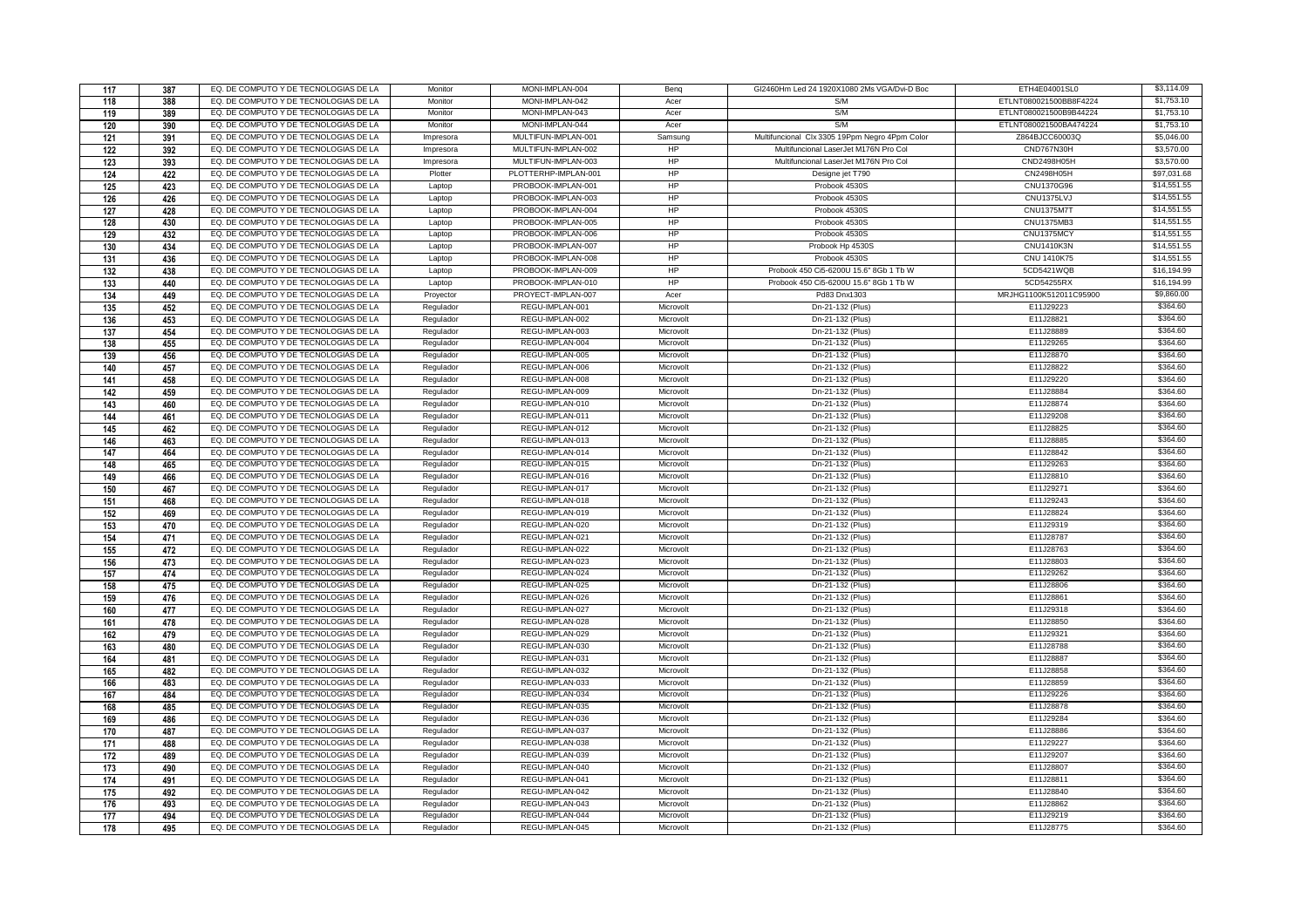| 179 | 496 | EQ. DE COMPUTO Y DE TECNOLOGIAS DE LA                                          | Regulador              | REGU-IMPLAN-046                  | Microvolt    | Dn-21-132 (Plus)                                             | E11J28848         | \$364.60    |
|-----|-----|--------------------------------------------------------------------------------|------------------------|----------------------------------|--------------|--------------------------------------------------------------|-------------------|-------------|
| 180 | 497 | EQ. DE COMPUTO Y DE TECNOLOGIAS DE LA                                          | Regulador              | REGU-IMPLAN-047                  | Microvolt    | Dn-21-132 (Plus)                                             | E11J28808         | \$364.60    |
| 181 | 498 | EQ. DE COMPUTO Y DE TECNOLOGIAS DE LA                                          | Regulador              | REGU-IMPLAN-048                  | Microvolt    | Dn-21-132 (Plus)                                             | E11J29267         | \$364.60    |
| 182 | 499 | EQ. DE COMPUTO Y DE TECNOLOGIAS DE LA                                          | Regulador              | REGU-IMPLAN-049                  | Microvolt    | Dn-21-132 (Plus)                                             | E11J28800         | \$364.60    |
| 183 | 500 | EQ. DE COMPUTO Y DE TECNOLOGIAS DE LA                                          | Regulador              | REGU-IMPLAN-050                  | Microvolt    | Dn-21-132 (Plus)                                             | E11J28888         | \$364.60    |
| 184 | 501 | EQ. DE COMPUTO Y DE TECNOLOGIAS DE LA                                          | Regulador              | REGU-IMPLAN-051                  | Microvolt    | Dn-21-132 (Plus)                                             | E11J28891         | \$364.60    |
| 185 | 502 | EQ. DE COMPUTO Y DE TECNOLOGIAS DE LA                                          | Regulador              | REGU-IMPLAN-052                  | Microvolt    | Dn-21-132 (Plus)                                             | E11J29224         | \$364.60    |
| 186 | 503 | EQ. DE COMPUTO Y DE TECNOLOGIAS DE LA                                          | Regulador              | REGU-IMPLAN-053                  | Microvolt    | Dn-21-132 (Plus)                                             | E11J28820         | \$364.60    |
| 187 | 504 | EQ. DE COMPUTO Y DE TECNOLOGIAS DE LA                                          | Regulador              | REGU-IMPLAN-054                  | Microvolt    | Dn-21-132 (Plus)                                             | E11J28872         | \$364.60    |
| 188 | 505 | EQ. DE COMPUTO Y DE TECNOLOGIAS DE LA                                          | Regulador              | REGU-IMPLAN-055                  | Microvolt    | Dn-21-132 (Plus)                                             | E11J28881         | \$364.60    |
| 189 | 506 | EQ. DE COMPUTO Y DE TECNOLOGIAS DE LA                                          | Regulador              | REGU-IMPLAN-056                  | Microvolt    | Dn-21-132 (Plus)                                             | E11J29266         | \$364.60    |
| 190 | 507 | EQ. DE COMPUTO Y DE TECNOLOGIAS DE LA                                          | Regulador              | REGU-IMPLAN-057                  | Microvolt    | Dn-21-132 (Plus)                                             | E11J28835         | \$364.60    |
| 191 | 508 | EQ. DE COMPUTO Y DE TECNOLOGIAS DE LA                                          | Regulador              | REGU-IMPLAN-058                  | Microvolt    | Dn-21-132 (Plus)                                             | E11J28868         | \$364.60    |
| 192 | 509 | EQ. DE COMPUTO Y DE TECNOLOGIAS DE LA                                          | Regulador              | REGU-IMPLAN-059                  | Microvolt    | Dn-21-132 (Plus)                                             | E11J28865         | \$364.60    |
| 193 | 510 | EQ. DE COMPUTO Y DE TECNOLOGIAS DE LA                                          | Regulador              | REGU-IMPLAN-062                  | Microvolt    | Dn-21-132 (Plus)                                             | E11J28823         | \$364.60    |
| 194 | 511 | EQ. DE COMPUTO Y DE TECNOLOGIAS DE LA                                          | Regulador              | REGU-IMPLAN-065                  | Microvolt    | Dn-21-132 (Plus)                                             | E12B08819         | \$325.00    |
| 195 | 512 | EQ. DE COMPUTO Y DE TECNOLOGIAS DE LA                                          | Regulador              | REGU-IMPLAN-066                  | Microvolt    | Dn-21-132 (Plus)                                             | E12B36358         | \$325.00    |
| 196 | 515 | EQ. DE COMPUTO Y DE TECNOLOGIAS DE LA                                          | Scanner                | SCAN-IMPLAN-001                  | HP           | Scanjet 7000 Sheetfeet Scan 35Ppm/70lp                       | CN18ZDG01N        | \$19,384.89 |
| 197 | 516 | EQ. DE COMPUTO Y DE TECNOLOGIAS DE LA                                          | Scanner                | SCAN-IMPLAN-002                  | HP           | Scanjet 7000 Sheetfeet Scan 35Ppm/70lp                       | CN18ZDG01W        | \$19,384.89 |
| 198 | 517 | EQ. DE COMPUTO Y DE TECNOLOGIAS DE LA                                          | Scanner                | SCAN-IMPLAN-003                  | HP           | Scanjet 7000 Sheetfeet Scan 35Ppm/70lp                       | CN16ADG092        | \$19,384.89 |
| 199 | 518 | EQ. DE COMPUTO Y DE TECNOLOGIAS DE LA                                          | Scanner                | SCAN-IMPLAN-004                  | HP           | Scanjet 7000 Sheetfeet Scan 35Ppm/70lp                       | CN16ADG0BW        | \$19,384.89 |
| 200 | 519 | EQ. DE COMPUTO Y DE TECNOLOGIAS DE LA                                          | Scanner                | SCAN-IMPLAN-005                  | HP           | Scanjet 7000 Sheetfeet Scan 35Ppm/70lp                       | CN16ADG0CN        | \$19,384.89 |
| 201 | 520 | EQ. DE COMPUTO Y DE TECNOLOGIAS DE LA                                          | Scanner                | SCANPLANO-IMPLAN-001             | Scanjet HP   | G2410 X 1200 Dpi 48 Bits USB                                 | CN29DE20N3        | \$1,972.00  |
|     |     | EQ. DE COMPUTO Y DE TECNOLOGIAS DE LA                                          | Licencia               | SERVI-IMPLAN-001                 | Microsoft    | Windows Server 2012 R2 Essentials Rok                        | 2580000206902     | \$52,907.60 |
| 202 | 521 | EQ. DE COMPUTO Y DE TECNOLOGIAS DE LA                                          | Tablet                 | TAB-IMPLAN-001                   | Acer         | Iconia A500-10S Tab 16 Gb                                    | S/N               | \$5,675.15  |
| 203 | 661 |                                                                                |                        |                                  |              |                                                              | S/N               | \$5,675.15  |
| 204 | 662 | EQ. DE COMPUTO Y DE TECNOLOGIAS DE LA<br>EQ. DE COMPUTO Y DE TECNOLOGIAS DE LA | Tablet                 | TAB-IMPLAN-002                   | Acer<br>Acer | Iconia A500-10S Tab 16 Gb                                    | S/N               | \$5,675.15  |
| 205 | 663 | EQ. DE COMPUTO Y DE TECNOLOGIAS DE LA                                          | Tablet<br>Tablet       | TAB-IMPLAN-003<br>TAB-IMPLAN-004 |              | Iconia A500-10S Tab 16 Gb                                    | S/N               | \$5,675.15  |
| 206 | 664 |                                                                                |                        |                                  | Acer         | Iconia A500-10S Tab 16 Gb                                    |                   |             |
| 207 | 665 | EQ. DE COMPUTO Y DE TECNOLOGIAS DE LA                                          | Tablet                 | TAB-IMPLAN-005                   | Samsung      | Galaxi S-10.5 Sm-T800                                        | RF2G107XK59       | \$9,860.00  |
| 208 | 666 | EQ. DE COMPUTO Y DE TECNOLOGIAS DE LA                                          | Tarjeta de video       | TARJETVID-IMPLAN-001             | Asus         | Hd 7750 Igd5 V2 Agb Gddr5 128 Bits Pcie3 Caja                | C8CVCM015904      | \$2,613.48  |
| 209 | 667 | EQ. DE COMPUTO Y DE TECNOLOGIAS DE LA<br>EU. DE COMPUTO Y DE TECNOLOGIAS DE LA | Tarjeta de video       | TARJETVID-IMPLAN-002             | Asus         | Hd 7750 lgd5 V2 Agb Gddr5 128 Bits Pcie3 Caja                | C8CVCM015903      | \$2,613.48  |
| 210 | 689 | <b>INIEODA</b>                                                                 | Circuito cerrado DVR   | VIGILA-IMPLAN-002                | Dahua        | DHI-HCVR5104HS-S3                                            | 3E045F7PAPYU027   | \$4,640.00  |
| 211 | 691 | EQ. DE COMPUTO Y DE TECNOLOGIAS DE LA                                          | Laptop                 | LAPTOP-IMPLAN-008                | HP           | 630                                                          | 5CB136484V        | \$10,524.59 |
| 212 | 692 | EQ. DE COMPUTO Y DE TECNOLOGIAS DE LA                                          | Laptop                 | PROBOOK-IMPLAN-002               | HP           | Probook 4530S                                                | <b>CNU13757R4</b> | \$14.551.55 |
| 213 | 693 | EQ. DE COMPUTO Y DE TECNOLOGIAS DE LA                                          | Laptop                 | PROBOOK-IMPLAN-011               | HP           | Probook 450 Ci5-6200U 15.6" 8Gb 1 Tb W                       | 5CD54255NK        | \$16,194.99 |
| 214 | 694 | EQ. DE COMPUTO Y DE TECNOLOGIAS DE LA                                          | CPU                    | COMP-IMPLAN-043                  | Compaq       | Presario                                                     | 4CE2051C8K        | \$7,922.08  |
| 215 | 695 | EQ. DE COMPUTO Y DE TECNOLOGIAS DE LA                                          | CPU                    | COMP-IMPLAN-039                  | HP           | Pro 6005 SFF PHENOM II                                       | MXL1220NMG        | \$11,877.24 |
| 216 | 696 | EQ. DE COMPUTO Y DE TECNOLOGIAS DE LA                                          | Laptop                 | LAPSAMSUM-IMPLAN-001             | Samsung      | Notebook Np300 Titán Silvere Intel Pentium B960 2.2 GHz Memo | HTQQ91LC800267    | \$9,396.00  |
| 217 | 52  | EQUIPOS Y APARATOS AUDIOVISUALES                                               | Cámara digital         | CAM-IMPLAN-001                   | Powershot    | 16 Mega Pixeles                                              | 282022006722      | \$2,191.11  |
| 218 | 53  | EQUIPOS Y APARATOS AUDIOVISUALES                                               | Cámara digital         | CAM-IMPLAN-002                   | Powershot    | 16 Mega Pixeles                                              | 252021005654      | \$2,191.11  |
| 219 | 54  | EQUIPOS Y APARATOS AUDIOVISUALES                                               | Cámara digital         | CAM-IMPLAN-003                   | Powershot    | 16 Mega Pixeles                                              | 302023004736      | \$2,191.11  |
| 220 | 55  | EQUIPOS Y APARATOS AUDIOVISUALES                                               | Cámara digital         | CAM-IMPLAN-005                   | Powershot    | 16 Mega Pixeles                                              | 282023034971      | \$2,191.11  |
| 221 | 56  | EQUIPOS Y APARATOS AUDIOVISUALES                                               | Cámara digital         | CAM-IMPLAN-006                   | Powershot    | 16 Mega Pixeles                                              | 282023049441      | \$2,191.11  |
| 222 | 57  | EQUIPOS Y APARATOS AUDIOVISUALES                                               | Cámara digital         | CAM-IMPLAN-007                   | Powershot    | 16 Mega Pixeles                                              | 302023004726      | \$2,191.11  |
| 223 | 377 | EQUIPOS Y APARATOS AUDIOVISUALES                                               | Micrófono inalámbrico  | MICROF-IMPLAN-001                | Mitzu        | S/M                                                          | S/N               | \$356.38    |
| 224 | 378 | EQUIPOS Y APARATOS AUDIOVISUALES                                               | Micrófono inalámbrico  | MICROF-IMPLAN-002                | Mitzu        | S/M                                                          | S/N               | \$356.38    |
| 225 | 379 | EQUIPOS Y APARATOS AUDIOVISUALES                                               | Micrófono inalámbrico  | MICROF-IMPLAN-003                | Mitzu        | S/M                                                          | S/N               | \$356.38    |
| 226 | 380 | EQUIPOS Y APARATOS AUDIOVISUALES                                               | Micrófono inalámbrico  | MICROF-IMPLAN-004                | Mitzu        | S/M                                                          | S/N               | \$356.38    |
| 227 | 381 | EQUIPOS Y APARATOS AUDIOVISUALES                                               | Micro grabadora        | MICROGRAB-IMPLAN-001             | Sony         | ICD-UX512F                                                   | 5210256           | \$1,207.56  |
| 228 | 382 | EQUIPOS Y APARATOS AUDIOVISUALES                                               | Micro grabadora        | MICROGRAB-IMPLAN-002             | Sony         | ICD-UX512F                                                   | 5209921           | \$1,207.56  |
| 229 | 400 | EQUIPOS Y APARATOS AUDIOVISUALES                                               | Pantalla               | PANPROYE-IMPLAN-001              | S/M          | Triple 3M 70 Para Video proyector                            | MQ300000659       | \$3,828,00  |
| 230 | 401 | EQUIPOS Y APARATOS AUDIOVISUALES                                               | Pantalla De Proyección | PANT-IMPLAN-001                  | 3M           | 3L9476711                                                    | 7M40F9            | \$15,156.42 |
| 231 | 443 | EQUIPOS Y APARATOS AUDIOVISUALES                                               | Proyector              | PROYECT-IMPLAN-001               | Epson        | Powerlite S12+2800 Ansi Lúmenes Svga                         | PSPK2412548       | \$8,513.12  |
| 232 | 444 | EQUIPOS Y APARATOS AUDIOVISUALES                                               | Proyector              | PROYECT-IMPLAN-001               | <b>BENQ</b>  | MX711                                                        | PD5BA01569000     | \$13,224.00 |
| 233 | 445 | EQUIPOS Y APARATOS AUDIOVISUALES                                               | Proyector              | PROYECT-IMPLAN-002               | <b>BENQ</b>  | MX711                                                        | PD5BA01600000     | \$13,224.00 |
| 234 | 446 | EQUIPOS Y APARATOS AUDIOVISUALES                                               | Proyector              | PROYECT-IMPLAN-003               | <b>BENQ</b>  | <b>MX711</b>                                                 | PD5BA01657000     | \$13,224.00 |
| 235 | 447 | EQUIPOS Y APARATOS AUDIOVISUALES                                               | Proyector              | PROYECT-IMPLAN-004               | <b>BENQ</b>  | MX711                                                        | PD5BA01725000     | \$13,224.00 |
| 236 | 448 | EQUIPOS Y APARATOS AUDIOVISUALES                                               | Proyector              | PROYECT-IMPLAN-006               | <b>BENQ</b>  | Mw526 3200L Meaccs Wxga 1280X800 Dlp Cont                    | PDAAE03163000     | \$10,179.00 |
| 237 | 450 | EQUIPOS Y APARATOS AUDIOVISUALES                                               | Proyector              | PROYECT-IMPLAN-008               | Epson        | Power Lite U32 Serie                                         | CS24MWEWF650637L  | \$17,788.40 |
| 238 | 451 | EQUIPOS Y APARATOS AUDIOVISUALES                                               | Proyector              | PROYECT-IMPLAN-009               | Epson        | Powerlite X41+                                               | X4LM772382L       | \$12,744.79 |
| 239 | 660 | EQUIPOS Y APARATOS AUDIOVISUALES                                               | Equipo de sonido       | SONIDO-IMPLAN-001                | S/M          | S/M                                                          | <b>BBK0K20252</b> | \$9,310.97  |
| 240 | 687 | EQUIPOS Y APARATOS AUDIOVISUALES                                               | Video cámara           | VIDCAM-IMPLAN-001                | S/M          | S/M                                                          | 79866V2B900146    | \$4,538.19  |
|     |     |                                                                                |                        |                                  |              |                                                              |                   |             |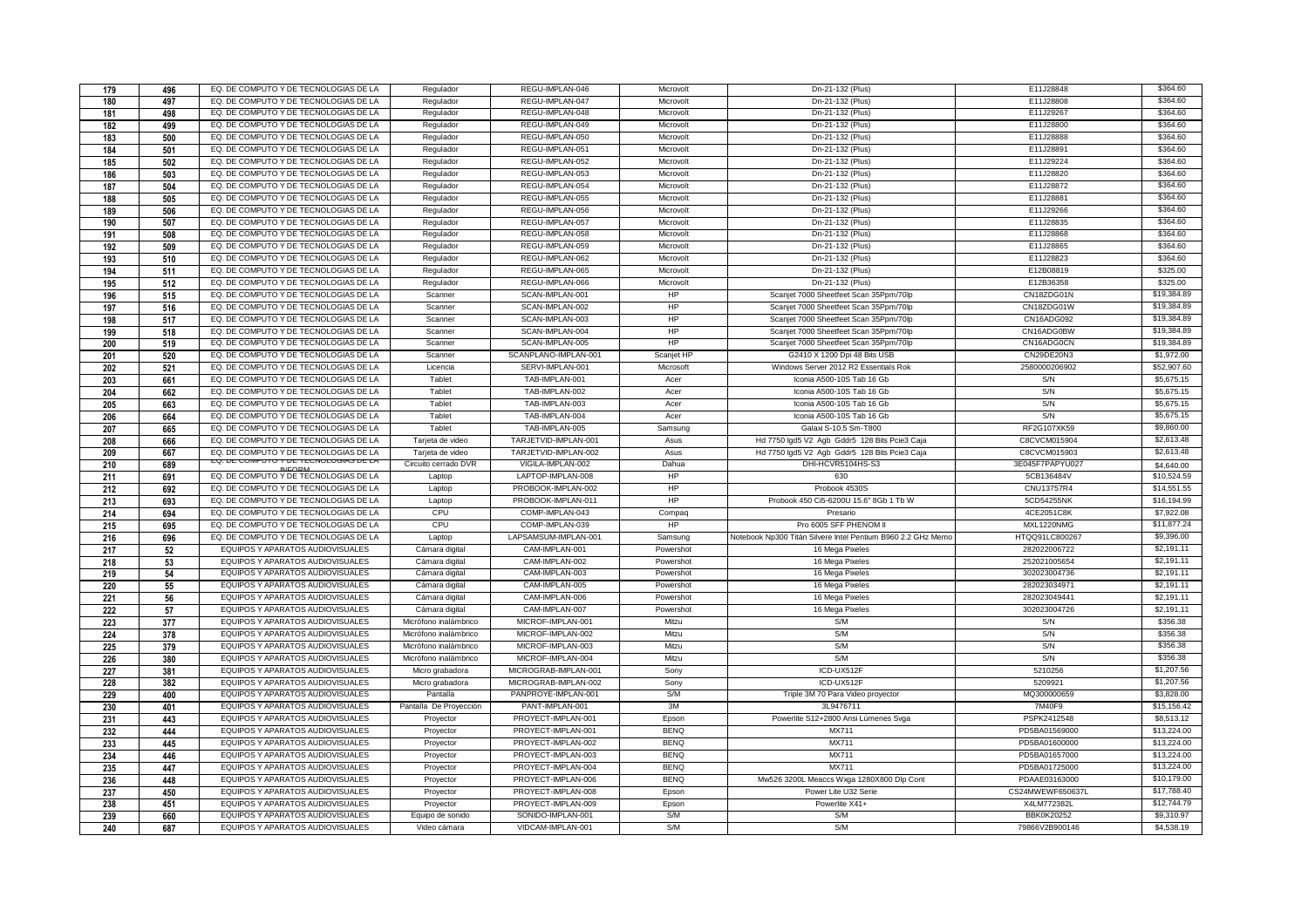| 241 | 690            | EQUIPOS Y APARATOS AUDIOVISUALES | Proyector                  | PROYECT-IMPLAN-005    | <b>VIEWSONIC</b> | <b>PRO8450W</b>                        | S8D112000856  | \$21,723,39              |
|-----|----------------|----------------------------------|----------------------------|-----------------------|------------------|----------------------------------------|---------------|--------------------------|
| 242 |                | MUEBLES DE OFICINA Y ESTANTERIA  | Minisplit                  | AIRECON-IMPLAN-001    | York             | Para Una Tonelada (Aire Acondicionado) | S/N           | \$11,084,45              |
| 243 | $\overline{2}$ | MUEBLES DE OFICINA Y ESTANTERIA  | Minisplit                  | AIRECON-IMPLAN-002    | York             | Para Una Tonelada (Aire Acondicionado) | S/N           | \$11,084.45              |
| 244 | 3              | MUEBLES DE OFICINA Y ESTANTERIA  | Minisplit                  | AIRECON-IMPLAN-003    | Carrier          | Para Una Tonelada Aire Acondicionado   | S/N           | \$7,308.00               |
| 245 | $\Delta$       | MUEBLES DE OFICINA Y ESTANTERIA  | Archivero                  | ARCH-IMPLAN-001       | S/M              | De Tres Gavetas                        | S/N           | \$3,074.00               |
| 246 | 5              | MUEBLES DE OFICINA Y ESTANTERIA  | Archivero                  | ARCH-IMPLAN-002       | S/M              | De Tres Gavetas                        | S/N           | \$3,074.00               |
| 247 | 6              | MUEBLES DE OFICINA Y ESTANTERIA  | Archivero                  | ARCH-IMPLAN-003       | S/M              | De Tres Gavetas                        | S/N           | \$3,074.00               |
| 248 | $\overline{7}$ | MUEBLES DE OFICINA Y ESTANTERIA  | Archivero                  | ARCH-IMPLAN-004       | S/M              | De Tres Gavetas                        | S/N           | \$3,074.00               |
| 249 | 8              | MUEBLES DE OFICINA Y ESTANTERIA  | Archivero                  | ARCH-IMPLAN-005       | S/M              | De Tres Gavetas                        | S/N           | \$3,074.00               |
| 250 | 9              | MUEBLES DE OFICINA Y ESTANTERIA  | Archivero                  | ARCH-IMPLAN-006       | S/M              | De Tres Gavetas                        | S/N           | \$3,074.00               |
| 251 | 10             | MUEBLES DE OFICINA Y ESTANTERIA  | Archivero                  | ARCH-IMPLAN-007       | S/M              | De Tres Gavetas                        | S/N           | \$3,074.00               |
| 252 | 11             | MUEBLES DE OFICINA Y ESTANTERIA  | Archivero                  | ARCH-IMPLAN-008       | S/M              | De Tres Gavetas                        | S/N           | \$3,074.00               |
| 253 | 12             | MUEBLES DE OFICINA Y ESTANTERIA  | Archivero                  | ARCH-IMPLAN-009       | S/M              | De Tres Gavetas                        | S/N           | \$3,074.00               |
| 254 | 13             | MUEBLES DE OFICINA Y ESTANTERIA  | Archivero                  | ARCH-IMPLAN-010       | S/M              | De Tres Gavetas                        | S/N           | \$3,074.00               |
| 255 | 14             | MUEBLES DE OFICINA Y ESTANTERIA  | Archivero                  | ARCH-IMPLAN-011       | S/M              | De Tres Gavetas                        | S/N           | \$3,074.00               |
| 256 | 15             | MUEBLES DE OFICINA Y ESTANTERIA  | Archivero                  | ARCH-IMPLAN-012       | S/M              | De Tres Gavetas                        | S/N           | \$3,074.00               |
| 257 | 16             | MUEBLES DE OFICINA Y ESTANTERIA  | Archivero                  | ARCH-IMPLAN-013       | S/M              | De Tres Gavetas                        | S/N           | \$3,111.11               |
| 258 | 17             | MUEBLES DE OFICINA Y ESTANTERIA  | Archivero                  | ARCH-IMPLAN-014       | S/M              | De Tres Gavetas                        | S/N           | \$3,111.11               |
|     |                | MUEBLES DE OFICINA Y ESTANTERIA  | Archivero                  | ARCH-IMPLAN-015       | S/M              | De Tres Gavetas                        | S/N           | \$3,111.11               |
| 259 | 18             | MUEBLES DE OFICINA Y ESTANTERIA  | Archivero                  | ARCH-IMPLAN-016       | S/M              | De Tres Gavetas                        | S/N           | \$3,111.11               |
| 260 | 19             | MUEBLES DE OFICINA Y ESTANTERIA  |                            | ARCH-IMPLAN-017       | S/M              |                                        | S/N           | \$3,111.11               |
| 261 | 20             | MUEBLES DE OFICINA Y ESTANTERIA  | Archivero                  |                       | S/M              | De Tres Gavetas                        | S/N           |                          |
| 262 | 21             |                                  | Archivero                  | ARCH-IMPLAN-018       |                  | De Tres Gavetas                        |               | \$3,111.11               |
| 263 | 22             | MUEBLES DE OFICINA Y ESTANTERIA  | Archivero                  | ARCH-IMPLAN-019       | S/M<br>S/M       | De Tres Gavetas                        | S/N           | \$3,111.11<br>\$3,111.11 |
| 264 | 23             | MUEBLES DE OFICINA Y ESTANTERIA  | Archivero                  | ARCH-IMPLAN-020       |                  | De Tres Gavetas                        | S/N           |                          |
| 265 | 24             | MUEBLES DE OFICINA Y ESTANTERIA  | Archivero                  | ARCH-IMPLAN-021       | S/M              | De Tres Gavetas                        | S/N           | \$3,111.11               |
| 266 | 25             | MUEBLES DE OFICINA Y ESTANTERIA  | Archivero                  | ARCH-IMPLAN-022       | S/M              | De Tres Gavetas                        | S/N           | \$3,871.85               |
| 267 | 26             | MUEBLES DE OFICINA Y ESTANTERIA  | Barra de recepción         | BARRREC-IMPLAN-001    | S/M              | S/M                                    | S/N           | \$6,929.84               |
| 268 | 27             | MUEBLES DE OFICINA Y ESTANTERIA  | Cesto papelero             | BASU-IMPLAN-001       | S/M              | S/M                                    | S/N           | \$377.00                 |
| 269 | 28             | MUEBLES DE OFICINA Y ESTANTERIA  | Cesto papelero             | BASU-IMPLAN-002       | S/M              | S/M                                    | S/N           | \$377.00                 |
| 270 | 29             | MUEBLES DE OFICINA Y ESTANTERIA  | Cesto papelero             | BASU-IMPLAN-003       | S/M              | SM                                     | S/N           | \$377.00                 |
| 271 | 30             | MUEBLES DE OFICINA Y ESTANTERIA  | Cesto papelero             | BASU-IMPLAN-004       | S/M              | S/M                                    | S/N           | \$377.00                 |
| 272 | 31             | MUEBLES DE OFICINA Y ESTANTERIA  | Cesto papelero             | BASU-IMPLAN-005       | S/M              | S/M                                    | S/N           | \$377.00                 |
| 273 | 32             | MUEBLES DE OFICINA Y ESTANTERIA  | Cesto papelero             | BASU-IMPLAN-006       | S/M              | S/M                                    | S/N           | \$377.00                 |
| 274 | 33             | MUEBLES DE OFICINA Y ESTANTERIA  | Cesto papelero             | BASU-IMPLAN-007       | S/M              | S/M                                    | S/N           | \$377.00                 |
| 275 | 34             | MUEBLES DE OFICINA Y ESTANTERIA  | Cesto papelero             | BASU-IMPLAN-008       | S/M              | S/M                                    | S/N           | \$377.00                 |
| 276 | 35             | MUEBLES DE OFICINA Y ESTANTERIA  | Cesto papelero             | BASU-IMPLAN-009       | S/M              | S/M                                    | S/N           | \$377.00                 |
| 277 | 36             | MUEBLES DE OFICINA Y ESTANTERIA  | Cesto papelero             | BASU-IMPLAN-010       | S/M              | S/M                                    | S/N           | \$377.00                 |
| 278 | 37             | MUEBLES DE OFICINA Y ESTANTERIA  | Cesto papelero             | BASU-IMPLAN-011       | S/M              | S/M                                    | S/N           | \$377.00                 |
| 279 | 38             | MUEBLES DE OFICINA Y ESTANTERIA  | Cesto papelero             | BASU-IMPLAN-012       | S/M              | S/M                                    | S/N           | \$377.00                 |
| 280 | 39             | MUEBLES DE OFICINA Y ESTANTERIA  | Cesto papelero             | BASU-IMPLAN-013       | S/M              | S/M                                    | S/N           | \$377.00                 |
| 281 | 40             | MUEBLES DE OFICINA Y ESTANTERIA  | Cesto papelero             | BASU-IMPLAN-014       | S/M              | S/M                                    | S/N           | \$377.00                 |
| 282 | 41             | MUEBLES DE OFICINA Y ESTANTERIA  | Cesto papelero             | BASU-IMPLAN-015       | S/M              | S/M                                    | S/N           | \$377.00                 |
| 283 | 42             | MUEBLES DE OFICINA Y ESTANTERIA  | Cesto papelero             | BASU-IMPLAN-016       | S/M              | S/M                                    | S/N           | \$377.00                 |
| 284 | 43             | MUEBLES DE OFICINA Y ESTANTERIA  | Cesto papelero             | BASU-IMPLAN-017       | S/M              | S/M                                    | S/N           | \$377.00                 |
| 285 | 44             | MUEBLES DE OFICINA Y ESTANTERIA  | Cesto papelero             | BASU-IMPLAN-018       | S/M              | S/M                                    | S/N           | \$377.00                 |
| 286 | 45             | MUEBLES DE OFICINA Y ESTANTERIA  | Cesto papelero             | BASU-IMPLAN-019       | S/M              | S/M                                    | S/N           | \$377.00                 |
| 287 | 46             | MUEBLES DE OFICINA Y ESTANTERIA  | Cesto papelero             | BASU-IMPLAN-020       | S/M              | S/M                                    | S/N           | \$377.00                 |
| 288 | 51             | MUEBLES DE OFICINA Y ESTANTERIA  | Caja fuerte                | CAJAFUERTE-IMPLAN-001 | S/M              | S/N                                    | S/N           | \$19,853.40              |
| 289 | 59             | MUEBLES DE OFICINA Y ESTANTERIA  | Checador de huella digital | CHECA-IMPLAN-001      | S/M              | S/M                                    | 3350871320130 | \$3,028.89               |
| 290 | 156            | MUEBLES DE OFICINA Y ESTANTERIA  | Conjunto directivo         | CONDIRGOTA-IMPLAN-001 | S/M              | En Forma Degota                        | S/N           | \$17,168.00              |
| 291 | 157            | MUEBLES DE OFICINA Y ESTANTERIA  | Conjunto directivo         | CONDIRGOTA-IMPLAN-002 | S/M              | En Forma Degota                        | S/N           | \$17,168.00              |
| 292 | 158            | MUEBLES DE OFICINA Y ESTANTERIA  | Conjunto escritorio        | CONESCEJEC-IMPLAN-001 | S/M              | Ejecutivo Con Cajones                  | S/N           | \$10,324.00              |
| 293 | 159            | MUEBLES DE OFICINA Y ESTANTERIA  | Conjunto escritorio        | CONESCEJEC-IMPLAN-002 | S/M              | Ejecutivo Con Cajones                  | S/N           | \$10,324.00              |
| 294 | 160            | MUEBLES DE OFICINA Y ESTANTERIA  | Conjunto escritorio        | CONESCEJEC-IMPLAN-003 | S/M              | Ejecutivo Con Cajones                  | S/N           | \$10,324.00              |
| 295 | 161            | MUEBLES DE OFICINA Y ESTANTERIA  | Conjunto escritorio        | CONESCEJEC-IMPLAN-004 | S/M              | Ejecutivo Con Cajones                  | S/N           | \$10,324.00              |
| 296 | 162            | MUEBLES DE OFICINA Y ESTANTERIA  | Conjunto escritorio        | CONESCEJEC-IMPLAN-005 | S/M              | Ejecutivo Con Cajones                  | S/N           | \$10,324.00              |
| 297 | 178            | MUEBLES DE OFICINA Y ESTANTERIA  | Escritorio                 | ESCSEMIEJ-IMPLAN-001  | S/M              | Semiejecutivo Y/Multifuncional De 1.50 | S/N           | \$5,104.00               |
| 298 | 179            | MUEBLES DE OFICINA Y ESTANTERIA  | Escritorio                 | ESCSEMIEJ-IMPLAN-002  | S/M              | Semiejecutivo Y/Multifuncional De 1.50 | S/N           | \$5,104.00               |
| 299 | 180            | MUEBLES DE OFICINA Y ESTANTERIA  | Escritorio                 | ESCSEMIEJ-IMPLAN-003  | S/M              | Semiejecutivo Y/Multifuncional De 1.50 | S/N           | \$5,104.00               |
| 300 | 181            | MUEBLES DE OFICINA Y ESTANTERIA  | Escritorio                 | ESCSEMIEJ-IMPLAN-004  | S/M              | Semiejecutivo Y/Multifuncional De 1.50 | S/N           | \$5,104.00               |
| 301 | 182            | MUEBLES DE OFICINA Y ESTANTERIA  | Escritorio                 | ESCSEMIEJ-IMPLAN-005  | S/M              | Semiejecutivo Y/Multifuncional De 1.50 | S/N           | \$5,104.00               |
| 302 | 183            | MUEBLES DE OFICINA Y ESTANTERIA  | Escritorio                 | ESCSEMIEJ-IMPLAN-006  | S/M              | Semiejecutivo Y/Multifuncional De 1.50 | S/N           | \$5,104.00               |
|     |                |                                  |                            |                       |                  |                                        |               |                          |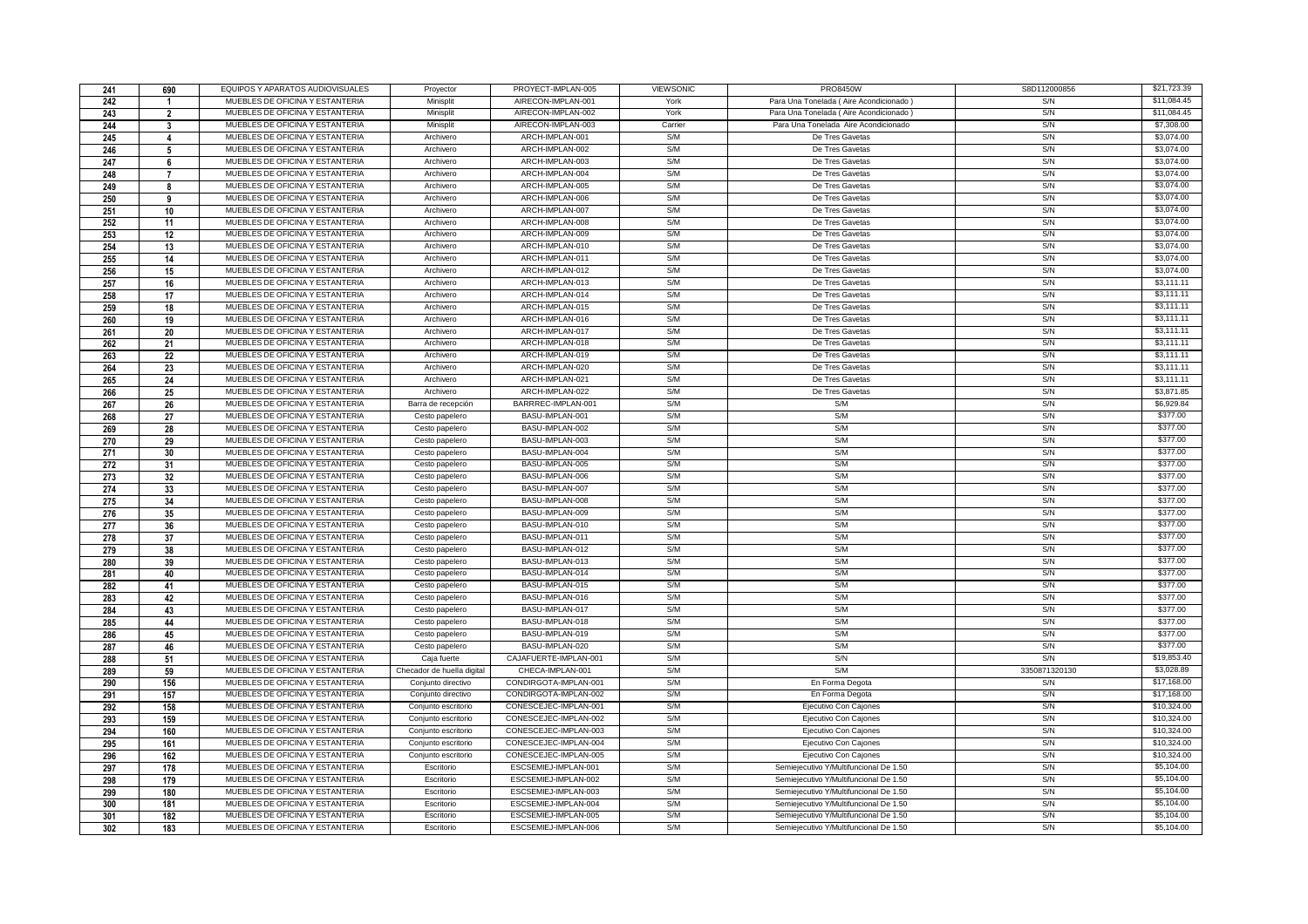| 303        | 184        | MUEBLES DE OFICINA Y ESTANTERIA | Escritorio    | ESCSEMIEJ-IMPLAN-007 | S/M       | Semiejecutivo Y/Multifuncional De 1.50                     | S/N | \$5,104.00 |
|------------|------------|---------------------------------|---------------|----------------------|-----------|------------------------------------------------------------|-----|------------|
| 304        | 185        | MUEBLES DE OFICINA Y ESTANTERIA | Escritorio    | ESCSEMIEJ-IMPLAN-008 | S/M       | Semiejecutivo Y/Multifuncional De 1.50                     | S/N | \$5,104.00 |
| 305        | 186        | MUEBLES DE OFICINA Y ESTANTERIA | Escritorio    | ESCSEMIEJ-IMPLAN-009 | S/M       | Semiejecutivo Y/Multifuncional De 1.50                     | S/N | \$5,104.00 |
| 306        | 187        | MUEBLES DE OFICINA Y ESTANTERIA | Escritorio    | ESCSEMIEJ-IMPLAN-010 | S/M       | Semiejecutivo Y/Multifuncional De 1.50                     | S/N | \$5,104.00 |
| 307        | 188        | MUEBLES DE OFICINA Y ESTANTERIA | Escritorio    | ESCSEMIEJ-IMPLAN-011 | S/M       | Semieiecutivo Y/Multifuncional De 1.50                     | S/N | \$5,104.00 |
| 308        | 189        | MUEBLES DE OFICINA Y ESTANTERIA | Escritorio    | ESCSEMIEJ-IMPLAN-012 | S/M       | Semiejecutivo Y/Multifuncional De 1.50                     | S/N | \$5,104.00 |
| 309        | 190        | MUEBLES DE OFICINA Y ESTANTERIA | Escritorio    | ESCSEMIEJ-IMPLAN-013 | S/M       | Semiejecutivo Y/Multifuncional De 1.50                     | S/N | \$5,104.00 |
| 310        | 191        | MUEBLES DE OFICINA Y ESTANTERIA | Escritorio    | ESCSEMIEJ-IMPLAN-014 | S/M       | Semiejecutivo Y/Multifuncional De 1.50                     | S/N | \$5,104.00 |
| 311        | 192        | MUEBLES DE OFICINA Y ESTANTERIA | Escritorio    | ESCSEMIEJ-IMPLAN-015 | S/M       | Semiejecutivo Y/Multifuncional De 1.50                     | S/N | \$5,104.00 |
| 312        | 193        | MUEBLES DE OFICINA Y ESTANTERIA | Escritorio    | ESCSEMIEJ-IMPLAN-016 | S/M       | Semieiecutivo Y/Multifuncional De 1.50                     | S/N | \$5,104.00 |
| 313        | 194        | MUEBLES DE OFICINA Y ESTANTERIA | Escritorio    | ESCSEMIEJ-IMPLAN-017 | S/M       | Semieiecutivo Y/Multifuncional De 1.50                     | S/N | \$5,104.00 |
| 314        | 195        | MUEBLES DE OFICINA Y ESTANTERIA | Escritorio    | ESCSEMIEJ-IMPLAN-018 | S/M       | Semiejecutivo Y/Multifuncional De 1.50                     | S/N | \$5,104.00 |
| 315        | 196        | MUEBLES DE OFICINA Y ESTANTERIA | Escritorio    | ESCSEMIEJ-IMPLAN-020 | S/M       | Semiejecutivo Y/Multifuncional De 1.50                     | S/N | \$5,104.00 |
| 316        | 197        | MUEBLES DE OFICINA Y ESTANTERIA | Escritorio    | ESCSEMIEJ-IMPLAN-021 | S/M       | Semiejecutivo Y/Multifuncional De 1.50                     | S/N | \$5,104.00 |
| 317        | 198        | MUEBLES DE OFICINA Y ESTANTERIA | Escritorio    | ESCSEMIEJ-IMPLAN-022 | S/M       | Semieiecutivo Y/Multifuncional De 1.50                     | S/N | \$5,104.00 |
| 318        | 199        | MUEBLES DE OFICINA Y ESTANTERIA | Escritorio    | ESCSEMIEJ-IMPLAN-023 | S/M       | Semieiecutivo Y/Multifuncional De 1.50                     | S/N | \$5,104.00 |
| 319        | 200        | MUEBLES DE OFICINA Y ESTANTERIA | Escritorio    | ESCSEMIEJ-IMPLAN-024 | S/M       | Semiejecutivo Y/Multifuncional De 1.50                     | S/N | \$5,104.00 |
| 320        | 201        | MUEBLES DE OFICINA Y ESTANTERIA | Escritorio    | ESCSEMIEJ-IMPLAN-025 | S/M       | Semiejecutivo Y/Multifuncional De 1.50                     | S/N | \$5,104.00 |
| 321        | 202        | MUEBLES DE OFICINA Y ESTANTERIA | Escritorio    | ESCSEMIEJ-IMPLAN-026 | S/M       | Semiejecutivo Y/Multifuncional De 1.50                     | S/N | \$5,104.00 |
| 322        | 203        | MUEBLES DE OFICINA Y ESTANTERIA | Escritorio    | ESCSEMIEJ-IMPLAN-027 | S/M       | Semieiecutivo Y/Multifuncional De 1.50                     | S/N | \$5,104.00 |
| 323        | 204        | MUEBLES DE OFICINA Y ESTANTERIA | Escritorio    | ESCSEMIEJ-IMPLAN-028 | S/M       | Semieiecutivo Y/Multifuncional De 1.50                     | S/N | \$5,104.00 |
| 324        | 205        | MUEBLES DE OFICINA Y ESTANTERIA | Escritorio    | ESCSEMIEJ-IMPLAN-029 | S/M       | Semiejecutivo Y/Multifuncional De 1.50                     | S/N | \$5,104.00 |
| 325        | 206        | MUEBLES DE OFICINA Y ESTANTERIA | Escritorio    | ESCSEMIEJ-IMPLAN-030 | S/M       | Semiejecutivo Y/Multifuncional De 1.50                     | S/N | \$5,104.00 |
| 326        | 207        | MUEBLES DE OFICINA Y ESTANTERIA | Escritorio    | ESCSEMIEJ-IMPLAN-031 | S/M       | Semiejecutivo Y/Multifuncional De 1.50                     | S/N | \$5,104.00 |
| 327        | 208        | MUEBLES DE OFICINA Y ESTANTERIA | Escritorio    | ESCSEMIEJ-IMPLAN-032 | S/M       | Semiejecutivo Y/Multifuncional De 1.50                     | S/N | \$5,104.00 |
| 328        | 209        | MUEBLES DE OFICINA Y ESTANTERIA | Escritorio    | ESCSEMIEJ-IMPLAN-033 | S/M       | Semiejecutivo Y/Multifuncional De 1.50                     | S/N | \$5,104.00 |
| 329        | 210        | MUEBLES DE OFICINA Y ESTANTERIA | Escritorio    | ESCSEMIEJ-IMPLAN-036 | S/M       | Semiejecutivo Y/Multifuncional De 1.50                     | S/N | \$5,104.00 |
| 330        | 211        | MUEBLES DE OFICINA Y ESTANTERIA | Escritorio    | ESCSEMIEJ-IMPLAN-037 | S/M       | Semiejecutivo Y/Multifuncional De 1.50                     | S/N | \$5,104.00 |
| 331        | 212        | MUEBLES DE OFICINA Y ESTANTERIA | Escritorio    | ESCSEMIEJ-IMPLAN-038 | S/M       | Semiejecutivo Y/Multifuncional De 1.50                     | S/N | \$5,104.00 |
| 332        | 213        | MUEBLES DE OFICINA Y ESTANTERIA | Escritorio    | ESCSEMIEJ-IMPLAN-039 | S/M       | Semiejecutivo Y/Multifuncional De 1.50                     | S/N | \$5,104.00 |
| 333        | 214        | MUEBLES DE OFICINA Y ESTANTERIA | Escritorio    | ESCSEMIEJ-IMPLAN-040 | S/M       | Semiejecutivo Y/Multifuncional De 1.50                     | S/N | \$5,104.00 |
| 334        | 215        | MUEBLES DE OFICINA Y ESTANTERIA | Escritorio    | ESCSEMIEJ-IMPLAN-041 | S/M       | Semiejecutivo Y/Multifuncional De 1.50                     | S/N | \$5,104.00 |
| 335        | 216        | MUEBLES DE OFICINA Y ESTANTERIA | Escritorio    | ESCSEMIEJ-IMPLAN-042 | S/M       | Semiejecutivo Y/Multifuncional De 1.50                     | S/N | \$5,104.00 |
| 336        | 217        | MUEBLES DE OFICINA Y ESTANTERIA | Escritorio    | ESCSEMIEJ-IMPLAN-043 | S/M       | Semiejecutivo Y/Multifuncional De 1.50                     | S/N | \$5,104.00 |
| 337        | 218        | MUEBLES DE OFICINA Y ESTANTERIA | Escritorio    | ESCSEMIEJ-IMPLAN-044 | S/M       | Semiejecutivo Y/Multifuncional De 1.50                     | S/N | \$5,104.00 |
| 338        |            |                                 |               |                      |           |                                                            |     |            |
|            |            | MUEBLES DE OFICINA Y ESTANTERIA | Escritorio    | ESCSEMIEJ-IMPLAN-045 | S/M       | Semieiecutivo Y/Multifuncional De 1.50                     | S/N | \$5,104.00 |
|            | 219        | MUEBLES DE OFICINA Y ESTANTERIA | Escritorio    | ESCSEMIEJ-IMPLAN-046 | S/M       | Semiejecutivo Y/Multifuncional De 1.50                     | S/N | \$5,104.00 |
| 339        | 220        | MUEBLES DE OFICINA Y ESTANTERIA | Escritorio    | ESCSEMIEJ-IMPLAN-047 | S/M       | Semiejecutivo Y/Multifuncional De 1.50                     |     | \$5,104.00 |
| 340        | 221        | MUEBLES DE OFICINA Y ESTANTERIA | Escritorio    | ESCSEMIEJ-IMPLAN-048 | S/M       | Semiejecutivo Y/Multifuncional De 1.50                     | S/N | \$5,104.00 |
| 341        | 222        | MUEBLES DE OFICINA Y ESTANTERIA | Escritorio    | ESCSEMIEJ-IMPLAN-049 | S/M       | Semiejecutivo Y/Multifuncional De 1.50                     | S/N | \$5,104.00 |
| 342        | 223        | MUEBLES DE OFICINA Y ESTANTERIA | Escritorio    | ESCSEMIEJ-IMPLAN-050 | S/M       | Semiejecutivo Y/Multifuncional De 1.50                     | S/N | \$5,104.00 |
| 343<br>344 | 224        | MUEBLES DE OFICINA Y ESTANTERIA | Escritorio    | ESCSEMIEJ-IMPLAN-051 | S/M       | Semiejecutivo Y/Multifuncional De 1.50                     | S/N | \$5,104.00 |
| 345        | 225        | MUEBLES DE OFICINA Y ESTANTERIA | Escritorio    | ESCSEMIEJ-IMPLAN-052 | S/M       | Semiejecutivo Y/Multifuncional De 1.50                     | S/N | \$5,104.00 |
| 346        | 226<br>227 | MUEBLES DE OFICINA Y ESTANTERIA | Escritorio    | ESCSEMIEJ-IMPLAN-053 | S/M       | Semiejecutivo Y/Multifuncional De 1.50                     | S/N | \$5,104.00 |
| 347        | 228        | MUEBLES DE OFICINA Y ESTANTERIA | Escritorio    | ESCSEMIEJ-IMPLAN-054 | S/M       | Semiejecutivo Y/Multifuncional De 1.50                     | S/N | \$5,104.00 |
| 348        | 229        | MUEBLES DE OFICINA Y ESTANTERIA | Escritorio    | ESCSEMIEJ-IMPLAN-055 | S/M       | Semiejecutivo Y/Multifuncional De 1.50                     | S/N | \$5,104.00 |
| 349        | 230        | MUEBLES DE OFICINA Y ESTANTERIA | Escritorio    | ESCSEMIEJ-IMPLAN-056 | S/M       | Mueble Especial Con Lateral De .90X50X.75 Con Caiones 2 De | S/N | \$6,209.48 |
| 350        | 231        | MUEBLES DE OFICINA Y ESTANTERIA | Escritorio    | ESCSEMIEJ-IMPLAN-057 | S/M       | Mueble Especial Con Lateral De .90X50X.75 Con Cajones 2 De | S/N | \$6,209.48 |
| 351        | 232        | MUEBLES DE OFICINA Y ESTANTERIA | Escritorio    | ESCSEMIEJ-IMPLAN-058 | S/M       | Mueble Especial Con Lateral De .90X50X.75 Con Cajones 2 De | S/N | \$6,209.48 |
| 352        | 233        | MUEBLES DE OFICINA Y ESTANTERIA | Escritorio    | ESCSEMIEJ-IMPLAN-059 | S/M       | Rectangular De 1.20X60X75 Con Cajones De Lado Derecho En   | S/N | \$3,513.64 |
| 353        | 234        | MUEBLES DE OFICINA Y ESTANTERIA | Escritorio    | ESCSEMIEJ-IMPLAN-060 | S/M       | Rectangular De 1.20X60X75 Con Cajones De Lado Derecho En   | S/N | \$3,513.64 |
| 354        | 235        | MUEBLES DE OFICINA Y ESTANTERIA | Escritorio    | ESCSEMIEJ-IMPLAN-061 | S/M       | Rectangular De 1.20X60X75 Con Cajones De Lado Derecho En   | S/N | \$3,513.64 |
| 355        | 237        | MUEBLES DE OFICINA Y ESTANTERIA | Frigo bar     | FRIGO-IMPLAN-001     | Whirlpool | 5 Pies Bco. Control Mecánico                               | S/N | \$3,766.14 |
| 356        | 238        | MUEBLES DE OFICINA Y ESTANTERIA | Frigo bar     | FRIGO-IMPLAN-002     | Whirlpool | 5 Pies Bco. Control Mecánico                               | S/N | \$3,766.14 |
| 357        | 239        | MUEBLES DE OFICINA Y ESTANTERIA | Frigo bar     | FRIGO-IMPLAN-003     | Whirlpool | 5 Pies Bco. Control Mecánico                               | S/N | \$3,766.14 |
| 358        | 240        | MUEBLES DE OFICINA Y ESTANTERIA | Frigo bar     | FRIGO-IMPLAN-004     | Whirlpool | 5 Pies Bco. Control Mecánico                               | S/N | \$3,766.14 |
| 359        | 241        | MUEBLES DE OFICINA Y ESTANTERIA | Frigo bar     | FRIGO-IMPLAN-005     | Whirlpool | 5 Pies Bco. Control Mecánico                               | S/N | \$3,766.14 |
| 360        | 298        | MUEBLES DE OFICINA Y ESTANTERIA | Librero chico | LIBCHI-IMPLAN-001    | Ergo      | De 1.10 X .80 X .30 Vertical                               | S/N | \$1,728.40 |
| 361        | 299        | MUEBLES DE OFICINA Y ESTANTERIA | Librero chico | LIBCHI-IMPLAN-002    | Ergo      | De 1.10 X .80 X .30 Vertical                               | S/N | \$1,728.40 |
| 362        | 300        | MUEBLES DE OFICINA Y ESTANTERIA | Librero chico | LIBCHI-IMPLAN-003    | Ergo      | De 1.10 X .80 X .30 Vertical                               | S/N | \$1,728.40 |
| 363        | 301        | MUEBLES DE OFICINA Y ESTANTERIA | Librero chico | LIBCHI-IMPLAN-004    | Ergo      | De 1.10 X .80 X .30 Vertical                               | S/N | \$1,728.40 |
| 364        | 302        | MUEBLES DE OFICINA Y ESTANTERIA | Librero chico | LIBCHI-IMPLAN-005    | Ergo      | De 1.10 X .80 X .30 Vertical                               | S/N | \$1,728.40 |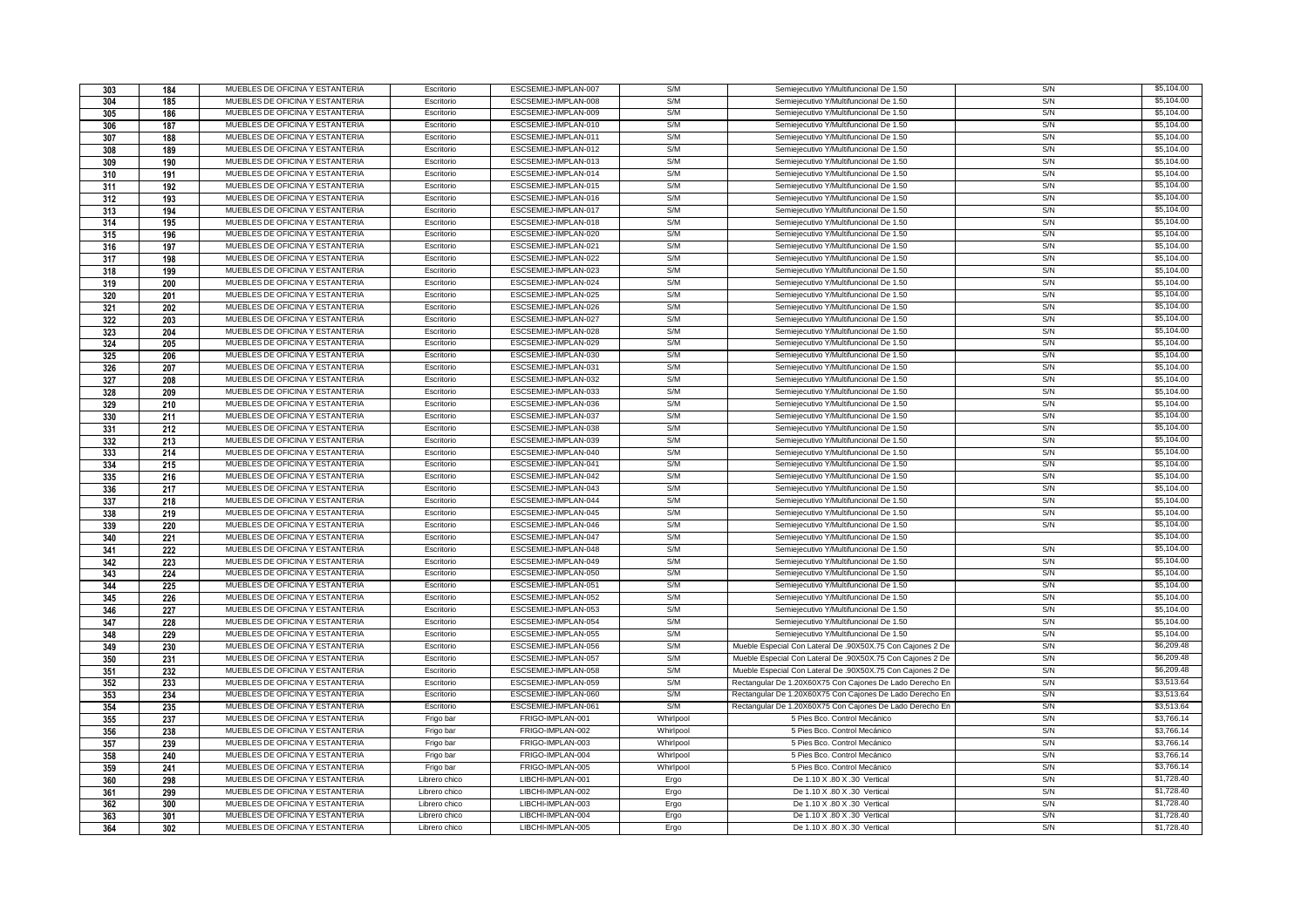| 365        | 303        | MUEBLES DE OFICINA Y ESTANTERIA                                    | Librero chico  | LIBCHI-IMPLAN-006                    | Ergo         | De 1.10 X .80 X .30 Vertical                                   | S/N        | \$1,728.40               |
|------------|------------|--------------------------------------------------------------------|----------------|--------------------------------------|--------------|----------------------------------------------------------------|------------|--------------------------|
| 366        | 304        | MUEBLES DE OFICINA Y ESTANTERIA                                    | Librero chico  | LIBCHI-IMPLAN-007                    | Ergo         | De 1.10 X .80 X .30 Vertical                                   | S/N        | \$1,728.40               |
| 367        | 305        | MUEBLES DE OFICINA Y ESTANTERIA                                    | Librero chico  | LIBCHI-IMPLAN-008                    | Ergo         | De 1.10 X .80 X .30 Vertical                                   | S/N        | \$1,728.40               |
| 368        | 306        | MUEBLES DE OFICINA Y ESTANTERIA                                    | Librero chico  | LIBCHI-IMPLAN-009                    | Ergo         | De 1.10 X .80 X .30 Vertical                                   | S/N        | \$1,728.40               |
| 369        | 307        | MUEBLES DE OFICINA Y ESTANTERIA                                    | Librero chico  | LIBCHI-IMPLAN-010                    | Ergo         | De 1.10 X .80 X .30 Vertical                                   | S/N        | \$1,728.40               |
| 370        | 308        | MUEBLES DE OFICINA Y ESTANTERIA                                    | Librero chico  | LIBCHI-IMPLAN-011                    | Ergo         | De 1.10 X .80 X .30 Vertical                                   | S/N        | \$1,728.40               |
| 371        | 309        | MUEBLES DE OFICINA Y ESTANTERIA                                    | Librero chico  | LIBCHI-IMPLAN-012                    | Ergo         | De 1.10 X .80 X .30 Vertical                                   | S/N        | \$1,728.40               |
| 372        | 310        | MUEBLES DE OFICINA Y ESTANTERIA                                    | Librero chico  | LIBCHI-IMPLAN-013                    | Ergo         | De 1.10 X .80 X .30 Vertical                                   | S/N        | \$1,728.40               |
| 373        | 311        | MUEBLES DE OFICINA Y ESTANTERIA                                    | Librero chico  | LIBCHI-IMPLAN-014                    | Ergo         | De 1.10 X .80 X .30 Vertical                                   | S/N        | \$1,728.40               |
| 374        | 312        | MUEBLES DE OFICINA Y ESTANTERIA                                    | Librero grande | LIBGRA-IMPLAN-001                    | Ergo         | De 1.80 X.80 X.30                                              | S/N        | \$2,320.00               |
| 375        | 313        | MUEBLES DE OFICINA Y ESTANTERIA                                    | Librero grande | LIBGRA-IMPLAN-002                    | Ergo         | De 1.80 X.80 X.30                                              | S/N        | \$2,320,00               |
| 376        | 314        | MUEBLES DE OFICINA Y ESTANTERIA                                    | Librero grande | LIBGRA-IMPLAN-003                    | Ergo         | De 1.80 X.80 X.30                                              | S/N        | \$2,320.00               |
| 377        | 315        | MUEBLES DE OFICINA Y ESTANTERIA                                    | Librero grande | LIBGRA-IMPLAN-004                    | Ergo         | De 1.80 X.80 X.30                                              | S/N        | \$2,320.00               |
| 378        | 316        | MUEBLES DE OFICINA Y ESTANTERIA                                    | Librero grande | LIBGRA-IMPLAN-005                    | Ergo         | De 1.80 X.80 X.30                                              | S/N        | \$2,320.00               |
| 379        | 317        | MUEBLES DE OFICINA Y ESTANTERIA                                    | Librero grande | LIBGRA-IMPLAN-006                    | Ergo         | De 1.80 X.80 X.30                                              | S/N        | \$2,320.00               |
| 380        | 318        | MUEBLES DE OFICINA Y ESTANTERIA                                    | Librero grande | LIBGRA-IMPLAN-007                    | Ergo         | De 1.80 X.80 X.30                                              | S/N        | \$2,320.00               |
| 381        | 319        | MUEBLES DE OFICINA Y ESTANTERIA                                    | Librero grande | LIBGRA-IMPLAN-008                    | Ergo         | De 1.80 X.80 X.30                                              | S/N        | \$2,320.00               |
| 382        | 320        | MUEBLES DE OFICINA Y ESTANTERIA                                    | Librero grande | LIBGRA-IMPLAN-009                    | Ergo         | De 1.80 X 0.80 X 0.30 Mts Modulo Vertical                      | S/N        | \$3,415.04               |
|            |            | MUEBLES DE OFICINA Y ESTANTERIA                                    | Librero grande | LIBGRA-IMPLAN-010                    | Ergo         | De 1.80 X 0.80 X 0.30 Mts Modulo Vertical                      | S/N        | \$3,415.04               |
| 383        | 321        | MUEBLES DE OFICINA Y ESTANTERIA                                    |                | LIBGRA-IMPLAN-011                    |              | De 1.80 X 0.80 X 0.30 Mts Modulo Vertical                      | S/N        | \$3,415.04               |
| 384        | 322        | MUEBLES DE OFICINA Y ESTANTERIA                                    | Librero grande | LIBGRA-IMPLAN-012                    | Ergo<br>Ergo | De 1.80 X 0.80 X 0.30 Mts Modulo Vertical                      | S/N        | \$3,415.04               |
| 385        | 323        |                                                                    | Librero grande |                                      |              | Min                                                            |            |                          |
| 386        | 329        | MUEBLES DE OFICINA Y ESTANTERIA                                    | Mampara        | MAMP-IMPLAN-001                      | S/M<br>S/M   | Mini                                                           | S/N<br>S/N | \$1,044.00               |
| 387        | 330        | MUEBLES DE OFICINA Y ESTANTERIA                                    | Mampara        | MAMP-IMPLAN-002                      |              |                                                                |            | \$1,044.00               |
| 388        | 331        | MUEBLES DE OFICINA Y ESTANTERIA                                    | Mampara        | MAMP-IMPLAN-003                      | S/M          | Mini                                                           | S/N        | \$1,044.00<br>\$1,044.00 |
| 389        | 332        | MUEBLES DE OFICINA Y ESTANTERIA                                    | Mampara        | MAMP-IMPLAN-004                      | S/M          | Mini                                                           | S/N        |                          |
| 390        | 333        | MUEBLES DE OFICINA Y ESTANTERIA                                    | Mampara        | MAMP-IMPLAN-005                      | S/M<br>S/M   | Mini<br>Mini                                                   | S/N        | \$1,044.00               |
| 391        | 334        | MUEBLES DE OFICINA Y ESTANTERIA                                    | Mampara        | MAMP-IMPLAN-006                      |              |                                                                | S/N        | \$1,044.00               |
| 392        | 335        | MUEBLES DE OFICINA Y ESTANTERIA                                    | Mampara        | MAMP-IMPLAN-007                      | S/M          | Mini                                                           | S/N        | \$1,044.00               |
| 393        | 336        | MUEBLES DE OFICINA Y ESTANTERIA                                    | Mampara        | MAMP-IMPLAN-008                      | S/M          | Mini                                                           | S/N        | \$1,044.00               |
| 394        | 337        | MUEBLES DE OFICINA Y ESTANTERIA                                    | Mampara        | MAMP-IMPLAN-009                      | S/M          | Mini                                                           | S/N        | \$1,044.00               |
| 395        | 338        | MUEBLES DE OFICINA Y ESTANTERIA                                    | Mampara        | MAMP-IMPLAN-010                      | S/M          | Mini                                                           | S/N        | \$1,044.00               |
|            |            |                                                                    |                |                                      |              |                                                                |            |                          |
| 396        | 339        | MUEBLES DE OFICINA Y ESTANTERIA                                    | Mampara        | MAMP-IMPLAN-011                      | S/M          | Mini                                                           | S/N        | \$1,044.00               |
| 397        | 340        | MUEBLES DE OFICINA Y ESTANTERIA                                    | Mampara        | MAMP-IMPLAN-012                      | S/M          | Mini                                                           | S/N        | \$1,044.00               |
| 398        | 341        | MUEBLES DE OFICINA Y ESTANTERIA                                    | Mampara        | MAMP-IMPLAN-013                      | S/M          | Mini                                                           | S/N        | \$1,044.00               |
| 399        | 342        | MUEBLES DE OFICINA Y ESTANTERIA                                    | Mampara        | MAMP-IMPLAN-014                      | S/M          | Mini                                                           | S/N        | \$1,044.00               |
| 400        | 343        | MUEBLES DE OFICINA Y ESTANTERIA                                    | Mampara        | MAMP-IMPLAN-015                      | S/M          | Mini                                                           | S/N        | \$1,044.00               |
| 401        | 344        | MUEBLES DE OFICINA Y ESTANTERIA                                    | Mampara        | MAMP-IMPLAN-016                      | S/M          | Mini                                                           | S/N        | \$1,044.00               |
| 402        | 345        | MUEBLES DE OFICINA Y ESTANTERIA                                    | Mampara        | MAMP-IMPLAN-017                      | S/M          | Mini                                                           | S/N        | \$1,044.00               |
| 403        | 346        | MUEBLES DE OFICINA Y ESTANTERIA                                    | Mampara        | MAMP-IMPLAN-018                      | S/M          | Mini                                                           | S/N        | \$1,044.00               |
| 404        | 347        | MUEBLES DE OFICINA Y ESTANTERIA                                    | Mampara        | MAMP-IMPLAN-019                      | S/M          | Mini                                                           | S/N        | \$1,044.00               |
| 405        | 348        | MUEBLES DE OFICINA Y ESTANTERIA                                    | Mampara        | MAMP-IMPLAN-020                      | S/M          | Mini                                                           | S/N        | \$1,044.00               |
| 406        | 349        | MUEBLES DE OFICINA Y ESTANTERIA                                    | Mampara        | MAMP-IMPLAN-021                      | S/M          | Mini                                                           | S/N        | \$1,044.00               |
| 407        | 350        | MUEBLES DE OFICINA Y ESTANTERIA                                    | Mampara        | MAMP-IMPLAN-022                      | S/M          | Mini                                                           | S/N        | \$1,044.00               |
| 408        | 351        | MUEBLES DE OFICINA Y ESTANTERIA                                    | Mampara        | MAMP-IMPLAN-023                      | S/M          | Mini                                                           | S/N        | \$1,044.00               |
| 409        | 352        | MUEBLES DE OFICINA Y ESTANTERIA                                    | Mampara        | MAMP-IMPLAN-024                      | S/M          | Mini                                                           | S/N        | \$1,044.00               |
| 410        | 353        | MUEBLES DE OFICINA Y ESTANTERIA                                    | Mampara        | MAMP-IMPLAN-025                      | S/M          | Mini                                                           | S/N        | \$1,044.00               |
| 411        | 354        | MUEBLES DE OFICINA Y ESTANTERIA                                    | Mampara        | MAMP-IMPLAN-026                      | S/M          | Mini                                                           | S/N        | \$1,044.00               |
| 412        | 355        | MUEBLES DE OFICINA Y ESTANTERIA                                    | Mampara        | MAMP-IMPLAN-027                      | S/M          | Mini                                                           | S/N        | \$1,044.00               |
| 413        | 356        | MUEBLES DE OFICINA Y ESTANTERIA                                    | Mampara        | MAMP-IMPLAN-028                      | S/M          | Mini                                                           | S/N        | \$1,044.00               |
| 414        | 357        | MUEBLES DE OFICINA Y ESTANTERIA                                    | Mampara        | MAMP-IMPLAN-029                      | S/M          | Mini                                                           | S/N        | \$1,044.00               |
| 415        | 358        | MUEBLES DE OFICINA Y ESTANTERIA                                    | Mampara        | MAMP-IMPLAN-030                      | S/M          | Mini                                                           | S/N        | \$1,044.00               |
| 416        | 359        | MUEBLES DE OFICINA Y ESTANTERIA                                    | Mampara        | MAMP-IMPLAN-031                      | S/M          | Mini                                                           | S/N        | \$1,044.00               |
| 417        | 360        | MUEBLES DE OFICINA Y ESTANTERIA                                    | Mampara        | MAMP-IMPLAN-032                      | S/M          | Mini                                                           | S/N        | \$1,044.00               |
| 418        | 361        | MUEBLES DE OFICINA Y ESTANTERIA                                    | Mesa           | MESA14-IMPLAN-001                    | S/M          | Para 14 Personas                                               | S/N        | \$14,500.00              |
| 419        | 362        | MUEBLES DE OFICINA Y ESTANTERIA                                    | Mesa           | MESA2-IMPLAN-001                     | S/M          | Para 2 Personas De 1.20 X .60                                  | S/N        | \$2,088.00               |
| 420        | 363        | MUEBLES DE OFICINA Y ESTANTERIA                                    | Mesa           | MESA2-IMPLAN-002                     | S/M          | Para 2 Personas De 1.20 X .60                                  | S/N        | \$2,088,00               |
| 421        | 364        | MUEBLES DE OFICINA Y ESTANTERIA                                    | Mesa           | MESA2-IMPLAN-003                     | S/M          | Para 2 Personas De 1.20 X .60                                  | S/N        | \$2,088.00               |
| 422        | 365        | MUEBLES DE OFICINA Y ESTANTERIA                                    | Mesa           | MESA2-IMPLAN-004                     | S/M          | Para 2 Personas De 1.20 X .60                                  | S/N        | \$2,088.00               |
| 423        | 366        | MUEBLES DE OFICINA Y ESTANTERIA                                    | Mesa           | MESA2-IMPLAN-005                     | S/M          | Para 2 Personas De 1.20 X .60                                  | S/N        | \$2,088.00               |
| 424        | 367        | MUEBLES DE OFICINA Y ESTANTERIA                                    | Mesa           | MESA2-IMPLAN-006                     | S/M          | Para 2 Personas De 1.20 X .60                                  | S/N        | \$2,088.00               |
| 425<br>426 | 368<br>369 | MUEBLES DE OFICINA Y ESTANTERIA<br>MUEBLES DE OFICINA Y ESTANTERIA | Mesa<br>Mesa   | MESA2-IMPLAN-007<br>MESA2-IMPLAN-008 | S/M<br>S/M   | Para 2 Personas De 1.20 X .60<br>Para 2 Personas De 1.20 X .60 | S/N<br>S/N | \$2,088.00<br>\$2,088.00 |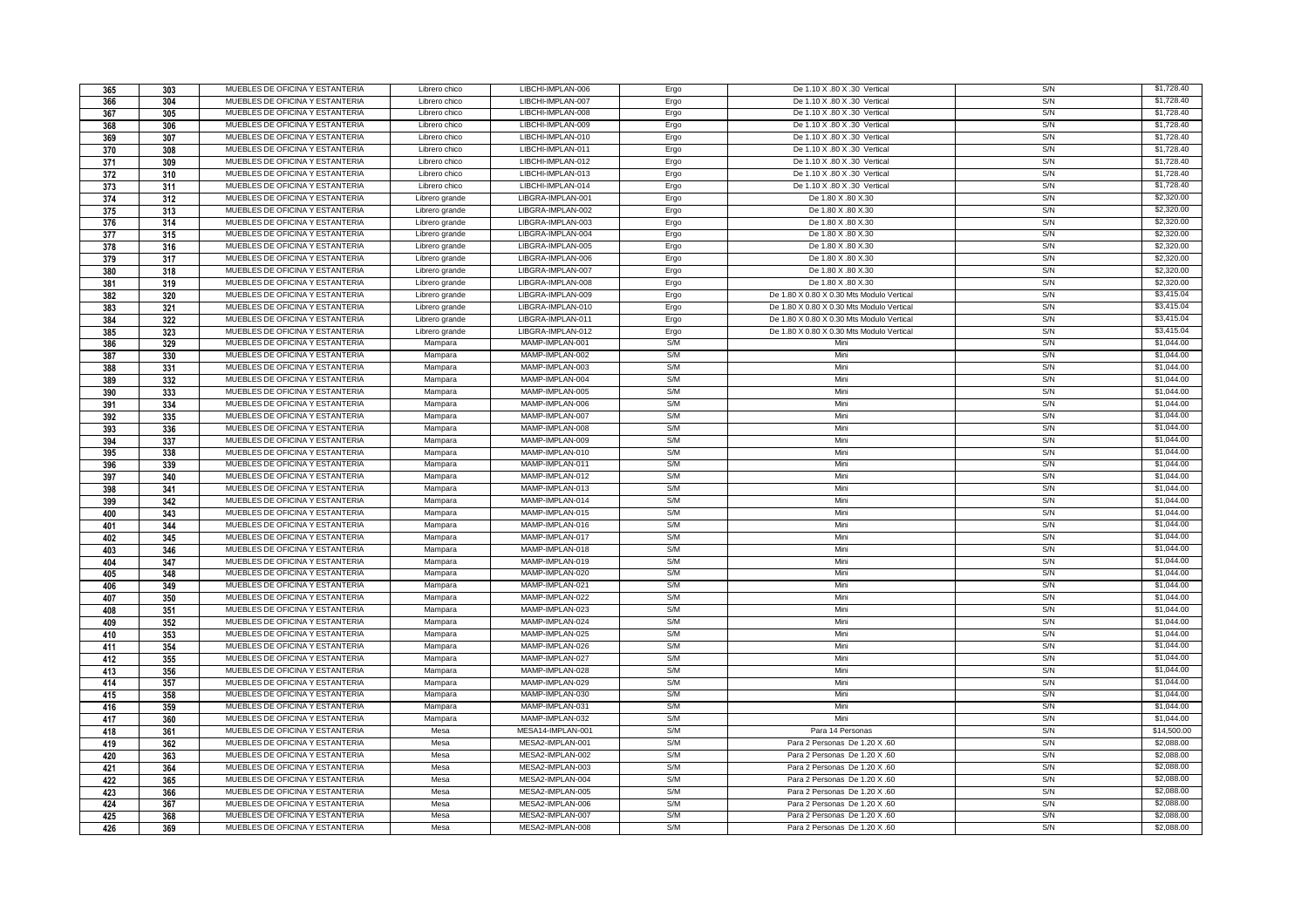| 427        | 370        | MUEBLES DE OFICINA Y ESTANTERIA                                    | Mesa                               | MESA2-IMPLAN-009                       | S/M        | Para 2 Personas De 1.20 X .60                       | S/N        | \$2,088.00           |
|------------|------------|--------------------------------------------------------------------|------------------------------------|----------------------------------------|------------|-----------------------------------------------------|------------|----------------------|
| 428        | 371        | MUEBLES DE OFICINA Y ESTANTERIA                                    | Mesa                               | MESA2-IMPLAN-010                       | S/M        | Para 2 Personas De 1.20 X .60                       | S/N        | \$2,088.00           |
| 429        | 372        | MUEBLES DE OFICINA Y ESTANTERIA                                    | Mesa                               | MESA6-IMPLAN-001                       | S/M        | Para 6 Personas                                     | S/N        | \$2,900.00           |
| 430        | 373        | MUEBLES DE OFICINA Y ESTANTERIA                                    | Mesa auxiliar                      | MESAAUX-IMPLAN-001                     | S/M        | Para Servicio De Cafetería                          | S/N        | \$2,262.00           |
| 431        | 374        | MUEBLES DE OFICINA Y ESTANTERIA                                    | Mesa auxiliar                      | MESAAUX-IMPLAN-002                     | S/M        | Para Servicio De Cafetería                          | S/N        | \$2,262.00           |
| 432        | 375        | MUEBLES DE OFICINA Y ESTANTERIA                                    | Mesa auxiliar                      | MESAAUX-IMPLAN-003                     | S/M        | Para Servicio De Cafetería                          | S/N        | \$2,262.00           |
| 433        | 376        | MUEBLES DE OFICINA Y ESTANTERIA                                    | Mesa auxiliar                      | MESAAUX-IMPLAN-004                     | S/M        | Para Servicio De Cafetería                          | S/N        | \$2,262.00           |
| 434        | 383        | MUEBLES DE OFICINA Y ESTANTERIA                                    | Microondas                         | MICRO-IMPLAN-001                       | Whirlpool  | Color Gris Chico                                    | XG12137824 | \$1,398.91           |
| 435        | 394        | MUEBLES DE OFICINA Y ESTANTERIA                                    | Nicho                              | NICH-IMPLAN-001                        | S/M        | S/M                                                 | S/N        | \$7,540.00           |
| 436        | 402        | MUEBLES DE OFICINA Y ESTANTERIA                                    | Perchero                           | PERCH-IMPLAN-001                       | S/M        | De 1.80 Perfil Tubular De Acero                     | S/N        | \$957.00             |
| 437        | 403        | MUEBLES DE OFICINA Y ESTANTERIA                                    | Perchero                           | PERCH-IMPLAN-002                       | S/M        | De 1.80 Perfil Tubular De Acero                     | S/N        | \$957.00             |
| 438        | 404        | MUEBLES DE OFICINA Y ESTANTERIA                                    | Perchero                           | PERCH-IMPLAN-003                       | S/M        | De 1.80 Perfil Tubular De Acero                     | S/N        | \$957.00             |
| 439        | 405        | MUEBLES DE OFICINA Y ESTANTERIA                                    | Perchero                           | PERCH-IMPLAN-004                       | S/M        | De 1.80 Perfil Tubular De Acero                     | S/N        | \$957.00             |
| 440        | 406        | MUEBLES DE OFICINA Y ESTANTERIA                                    | Perchero                           | PERCH-IMPLAN-005                       | S/M        | De 1.80 Perfil Tubular De Acero                     | S/N        | \$957.00             |
| 441        | 407        | MUEBLES DE OFICINA Y ESTANTERIA                                    | Perchero                           | PERCH-IMPLAN-006                       | S/M        | De 1.80 Perfil Tubular De Acero                     | S/N        | \$957.00             |
| 442        | 408        | MUEBLES DE OFICINA Y ESTANTERIA                                    | Perchero                           | PERCH-IMPLAN-007                       | S/M        | De 1.80 Perfil Tubular De Acero                     | S/N        | \$957.00             |
| 443        | 409        | MUEBLES DE OFICINA Y ESTANTERIA                                    | Perchero                           | PERCH-IMPLAN-008                       | S/M        | De 1.80 Perfil Tubular De Acero                     | S/N        | \$957.00             |
| 444        | 410        | MUEBLES DE OFICINA Y ESTANTERIA                                    | Perchero                           | PERCH-IMPLAN-009                       | S/M        | De 1.80 Perfil Tubular De Acero                     | S/N        | \$957.00             |
|            |            | MUEBLES DE OFICINA Y ESTANTERIA                                    | Perchero                           | PERCH-IMPLAN-010                       | S/M        | De 1.80 Perfil Tubular De Acero                     | S/N        | \$957.00             |
| 445        | 411        | MUEBLES DE OFICINA Y ESTANTERIA                                    | Perchero                           | PERCH-IMPLAN-011                       | S/M        | De 1.80 Perfil Tubular De Acero                     | S/N        | \$957.00             |
| 446        | 412        | MUEBLES DE OFICINA Y ESTANTERIA                                    | Perchero                           | PERCH-IMPLAN-012                       | S/M        | De 1.80 Perfil Tubular De Acero                     | S/N        | \$957.00             |
| 447        | 413        | MUEBLES DE OFICINA Y ESTANTERIA                                    | Perchero                           | PERCH-IMPLAN-013                       | S/M        | De 1.80 Perfil Tubular De Acero                     | S/N        | \$957.00             |
| 448        | 414        | MUEBLES DE OFICINA Y ESTANTERIA                                    | Perchero                           | PERCH-IMPLAN-014                       | S/M        | De 1.80 Perfil Tubular De Acero                     | S/N        | \$957.00             |
| 449        | 415        |                                                                    |                                    |                                        |            |                                                     |            | \$957.00             |
| 450        | 416        | MUEBLES DE OFICINA Y ESTANTERIA<br>MUEBLES DE OFICINA Y ESTANTERIA | Perchero                           | PERCH-IMPLAN-015<br>PERCH-IMPLAN-016   | S/M<br>S/M | De 1.80 Perfil Tubular De Acero                     | S/N<br>S/N | \$957.00             |
| 451        | 417        |                                                                    | Perchero                           |                                        |            | De 1.80 Perfil Tubular De Acero                     |            |                      |
| 452        | 418        | MUEBLES DE OFICINA Y ESTANTERIA<br>MUEBLES DE OFICINA Y ESTANTERIA | Perchero                           | PERCH-IMPLAN-017<br>PERCH-IMPLAN-018   | S/M<br>S/M | De 1.80 Perfil Tubular De Acero                     | S/N        | \$957.00<br>\$957.00 |
| 453        | 419        |                                                                    | Perchero                           |                                        |            | De 1.80 Perfil Tubular De Acero                     | S/N        |                      |
| 454        | 420        | MUEBLES DE OFICINA Y ESTANTERIA                                    | Perchero                           | PERCH-IMPLAN-019                       | S/M        | De 1.80 Perfil Tubular De Acero                     | S/N        | \$957.00             |
| 455        | 421        | MUEBLES DE OFICINA Y ESTANTERIA                                    | Perchero                           | PERCH-IMPLAN-020                       | S/M        | De 1.80 Perfil Tubular De Acero                     | S/N        | \$957.00             |
| 456        | 523        | MUEBLES DE OFICINA Y ESTANTERIA                                    | Sillón ejecutivo                   | SILLEJECERGO-IMPLAN-001                | Juliet     | Ergonómico Negro, Soporte Lumbar, Polipropileno.    | S/N        | \$5,568.09           |
| 457        | 524        | MUEBLES DE OFICINA Y ESTANTERIA                                    | Sillón ejecutivo                   | SILLEJECERGO-IMPLAN-002                | Juliet     | Ergonómico Negro, Soporte De Espuma De Poliuretano. | S/N        | \$5,568.09           |
| 458        | 525        | MUEBLES DE OFICINA Y ESTANTERIA                                    | Sillón ejecutivo                   | SILLEJEC-IMPLAN-001                    | S/M        | En Tela Color Negro                                 | S/N        | \$1,914.00           |
|            |            |                                                                    |                                    |                                        |            |                                                     |            |                      |
| 459        | 526        | MUEBLES DE OFICINA Y ESTANTERIA                                    | Sillón ejecutivo                   | SILLEJEC-IMPLAN-002                    | S/M        | En Tela Color Negro                                 | S/N        | \$1,914.00           |
| 460        | 527        | MUEBLES DE OFICINA Y ESTANTERIA                                    | Sillón ejecutivo                   | SILLEJEC-IMPLAN-003                    | S/M        | En Tela Color Negro                                 | S/N        | \$1,914.00           |
| 461        | 528        | MUEBLES DE OFICINA Y ESTANTERIA                                    | Sillón ejecutivo                   | SILLEJEC-IMPLAN-004                    | S/M        | En Tela Color Negro                                 | S/N        | \$1,914.00           |
| 462        | 529        | MUEBLES DE OFICINA Y ESTANTERIA                                    | Sillón ejecutivo                   | SILLEJEC-IMPLAN-005                    | S/M        | En Tela Color Negro                                 | S/N        | \$1,914.00           |
| 463        | 530        | MUEBLES DE OFICINA Y ESTANTERIA                                    | Sillón ejecutivo                   | SILLEJEC-IMPLAN-006                    | S/M        | En Tela Color Negro                                 | S/N        | \$1,914.00           |
| 464        | 531        | MUEBLES DE OFICINA Y ESTANTERIA                                    | Sillón ejecutivo                   | SILLEJEC-IMPLAN-007                    | S/M        | En Tela Color Negro                                 | S/N        | \$1,914.00           |
| 465        | 532        | MUEBLES DE OFICINA Y ESTANTERIA                                    | Sillón ejecutivo                   | SILLEJEC-IMPLAN-008                    | S/M        | En Tela Color Negro                                 | S/N        | \$1,914.00           |
| 466        | 533        | MUEBLES DE OFICINA Y ESTANTERIA                                    | Sillón ejecutivo                   | SILLEJEC-IMPLAN-009                    | S/M        | En Tela Color Negro                                 | S/N        | \$1,914.00           |
| 467        | 534        | MUEBLES DE OFICINA Y ESTANTERIA                                    | Sillón ejecutivo                   | SILLEJEC-IMPLAN-010                    | S/M        | En Tela Color Negro                                 | S/N        | \$1,914.00           |
| 468        | 535        | MUEBLES DE OFICINA Y ESTANTERIA                                    | Sillón ejecutivo                   | SILLEJEC-IMPLAN-011                    | S/M        | En Tela Color Negro                                 | S/N        | \$1,914.00           |
| 469        | 536        | MUEBLES DE OFICINA Y ESTANTERIA                                    | Sillón ejecutivo                   | SILLEJEC-IMPLAN-012                    | S/M        | En Tela Color Negro                                 | S/N        | \$1,914.00           |
| 470        | 537        | MUEBLES DE OFICINA Y ESTANTERIA                                    | Sillón ejecutivo                   | SILLEJEC-IMPLAN-013                    | S/M        | En Tela Color Negro                                 | S/N        | \$1,914.00           |
| 471        | 538        | MUEBLES DE OFICINA Y ESTANTERIA                                    | Sillón ejecutivo                   | SILLEJEC-IMPLAN-014                    | S/M        | En Tela Color Negro                                 | S/N        | \$1,914.00           |
| 472        | 539        | MUEBLES DE OFICINA Y ESTANTERIA                                    | Sillón ejecutivo                   | SILLEJEC-IMPLAN-015                    | S/M        | En Tela Color Negro                                 | S/N        | \$1,914.00           |
| 473        | 540        | MUEBLES DE OFICINA Y ESTANTERIA                                    | Sillón ejecutivo                   | SILLEJEC-IMPLAN-016                    | S/M        | En Tela Color Negro                                 | S/N        | \$1,914.00           |
| 474        | 541        | MUEBLES DE OFICINA Y ESTANTERIA                                    | Sillón ejecutivo                   | SILLEJEC-IMPLAN-017                    | S/M        | En Tela Color Negro                                 | S/N        | \$1,914.00           |
| 475        | 542        | MUEBLES DE OFICINA Y ESTANTERIA                                    | Sillón ejecutivo plus              | SILLEJECPLUS-IMPLAN-001                | S/M        | En Curpiel Con Brazos                               | S/N        | \$4,176.00           |
| 476        | 543        | MUEBLES DE OFICINA Y ESTANTERIA                                    | Sillón ejecutivo plus              | SILLEJECPLUS-IMPLAN-002                | S/M        | En Curpiel Con Brazos                               | S/N        | \$4,176.00           |
| 477        | 544        | MUEBLES DE OFICINA Y ESTANTERIA                                    | Sillas de acero                    | SILLFI-IMPLAN-001                      | S/M        | En Tela Negra De Visita                             | S/N        | \$754.00             |
| 478        | 545        | MUEBLES DE OFICINA Y ESTANTERIA                                    | Sillas de acero                    | SILLFI-IMPLAN-002                      | S/M        | En Tela Negra De Visita                             | S/N        | \$754.00             |
| 479        | 546        | MUEBLES DE OFICINA Y ESTANTERIA                                    | Sillas de acero                    | SILLFI-IMPLAN-003                      | S/M        | En Tela Negra De Visita                             | S/N        | \$754.00             |
| 480        | 547        | MUEBLES DE OFICINA Y ESTANTERIA                                    | Sillas de acero                    | SILLFI-IMPLAN-004                      | S/M        | En Tela Negra De Visita                             | S/N        | \$754.00             |
| 481        | 548        | MUEBLES DE OFICINA Y ESTANTERIA                                    | Sillas de acero                    | SILLFI-IMPLAN-005                      | S/M        | En Tela Negra De Visita                             | S/N        | \$754.00             |
| 482        | 549        | MUEBLES DE OFICINA Y ESTANTERIA                                    | Sillas de acero                    | SILLFI-IMPLAN-006                      | S/M        | En Tela Negra De Visita                             | S/N        | \$754.00             |
| 483        | 550        | MUEBLES DE OFICINA Y ESTANTERIA                                    | Sillas de acero                    | SILLFI-IMPLAN-007                      | S/M        | En Tela Negra De Visita                             | S/N        | \$754.00             |
| 484        | 551        | MUEBLES DE OFICINA Y ESTANTERIA                                    | Sillas de acero                    | SILLFI-IMPLAN-008                      | S/M        | En Tela Negra De Visita                             | S/N        | \$754.00             |
| 485        | 552        | MUEBLES DE OFICINA Y ESTANTERIA                                    | Sillas de acero                    | SILLFI-IMPLAN-009                      | S/M        | En Tela Negra De Visita                             | S/N        | \$754.00             |
| 486        | 553        | MUEBLES DE OFICINA Y ESTANTERIA                                    | Sillas de acero                    | SILLFI-IMPLAN-010                      | S/M        | En Tela Negra De Visita                             | S/N        | \$754.00             |
| 487<br>488 | 554<br>555 | MUEBLES DE OFICINA Y ESTANTERIA<br>MUEBLES DE OFICINA Y ESTANTERIA | Sillas de acero<br>Sillas de acero | SILLFI-IMPLAN-011<br>SILLFI-IMPLAN-012 | S/M<br>S/M | En Tela Negra De Visita<br>En Tela Negra De Visita  | S/N<br>S/N | \$754.00<br>\$754.00 |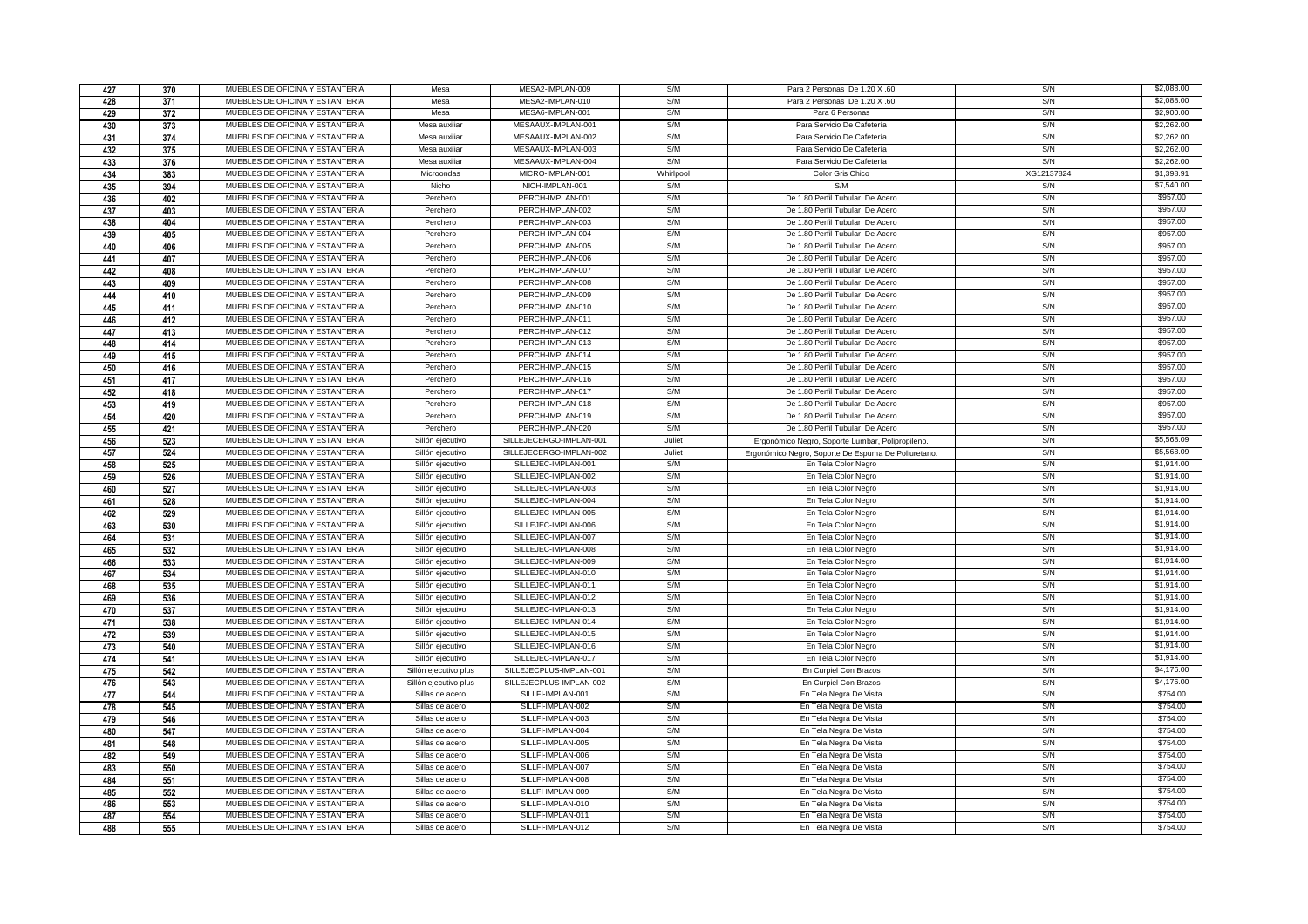| 489 | 556 | MUEBLES DE OFICINA Y ESTANTERIA | Sillas de acero       | SILLFI-IMPLAN-013      | S/M | En Tela Negra De Visita           | S/N | \$754.00   |
|-----|-----|---------------------------------|-----------------------|------------------------|-----|-----------------------------------|-----|------------|
| 490 | 557 | MUEBLES DE OFICINA Y ESTANTERIA | Sillas de acero       | SILLFI-IMPLAN-014      | S/M | En Tela Negra De Visita           | S/N | \$754.00   |
| 491 | 558 | MUEBLES DE OFICINA Y ESTANTERIA | Sillas de acero       | SILLFI-IMPLAN-015      | S/M | En Tela Negra De Visita           | S/N | \$754.00   |
| 492 | 559 | MUEBLES DE OFICINA Y ESTANTERIA | Sillas de acero       | SILLFI-IMPLAN-016      | S/M | En Tela Negra De Visita           | S/N | \$754.00   |
| 493 | 560 | MUEBLES DE OFICINA Y ESTANTERIA | Sillas de acero       | SILLFI-IMPLAN-017      | S/M | En Tela Negra De Visita           | S/N | \$754.00   |
| 494 | 561 | MUEBLES DE OFICINA Y ESTANTERIA | Sillas de acero       | SILLFI-IMPLAN-018      | S/M | En Tela Negra De Visita           | S/N | \$754.00   |
| 495 | 562 | MUEBLES DE OFICINA Y ESTANTERIA | Sillas de acero       | SILLFI-IMPLAN-019      | S/M | En Tela Negra De Visita           | S/N | \$754.00   |
| 496 | 563 | MUEBLES DE OFICINA Y ESTANTERIA | Sillas de acero       | SILLFI-IMPLAN-020      | S/M | En Tela Negra De Visita           | S/N | \$754.00   |
| 497 | 564 | MUEBLES DE OFICINA Y ESTANTERIA | Sillas de acero       | SILLFI-IMPLAN-021      | S/M | En Tela Negra De Visita           | S/N | \$754.00   |
| 498 | 565 | MUEBLES DE OFICINA Y ESTANTERIA | Sillas de acero       | SILLFI-IMPLAN-022      | S/M | En Tela Negra De Visita           | S/N | \$754.00   |
| 499 | 566 | MUEBLES DE OFICINA Y ESTANTERIA | Sillas de acero       | SILLFI-IMPLAN-023      | S/M | En Tela Negra De Visita           | S/N | \$754.00   |
| 500 | 567 | MUEBLES DE OFICINA Y ESTANTERIA | Sillas de acero       | SILLFI-IMPLAN-024      | S/M | En Tela Negra De Visita           | S/N | \$754.00   |
| 501 | 568 | MUEBLES DE OFICINA Y ESTANTERIA | Sillas de acero       | SILLFI-IMPLAN-025      | S/M | En Tela Negra De Visita           | S/N | \$754.00   |
| 502 | 569 | MUEBLES DE OFICINA Y ESTANTERIA | Sillas de acero       | SILLFI-IMPLAN-026      | S/M | En Tela Negra De Visita           | S/N | \$754.00   |
| 503 | 570 | MUEBLES DE OFICINA Y ESTANTERIA | Sillas de acero       | SILLFI-IMPLAN-027      | S/M | En Tela Negra De Visita           | S/N | \$754.00   |
| 504 | 571 | MUEBLES DE OFICINA Y ESTANTERIA | Sillas de acero       | SILLFI-IMPLAN-028      | S/M | En Tela Negra De Visita           | S/N | \$754.00   |
| 505 | 572 | MUEBLES DE OFICINA Y ESTANTERIA | Sillas de acero       | SILLFI-IMPLAN-029      | S/M | En Tela Negra De Visita           | S/N | \$754.00   |
| 506 | 573 | MUEBLES DE OFICINA Y ESTANTERIA | Sillas de acero       | SILLFI-IMPLAN-030      | S/M | En Tela Negra De Visita           | S/N | \$754.00   |
| 507 | 574 | MUEBLES DE OFICINA Y ESTANTERIA | Sillas de acero       | SILLFI-IMPLAN-031      | S/M | En Tela Negra De Visita           | S/N | \$754.00   |
| 508 | 575 | MUEBLES DE OFICINA Y ESTANTERIA | Sillas de acero       | SILLFI-IMPLAN-032      | S/M | En Tela Negra De Visita           | S/N | \$754.00   |
| 509 | 576 | MUEBLES DE OFICINA Y ESTANTERIA | Sillas de acero       | SILLFI-IMPLAN-033      | S/M | En Tela Negra De Visita           | S/N | \$754.00   |
| 510 | 577 | MUEBLES DE OFICINA Y ESTANTERIA | Sillas de acero       | SILLFI-IMPLAN-034      | S/M | En Tela Negra De Visita           | S/N | \$754.00   |
| 511 | 578 | MUEBLES DE OFICINA Y ESTANTERIA | Sillas de acero       | SILLFI-IMPLAN-035      | S/M | En Tela Negra De Visita           | S/N | \$754.00   |
| 512 | 579 | MUEBLES DE OFICINA Y ESTANTERIA | Sillas de acero       | SILLFI-IMPLAN-036      | S/M | En Tela Negra De Visita           | S/N | \$754.00   |
| 513 | 580 | MUEBLES DE OFICINA Y ESTANTERIA | Sillas de acero       | SILLFI-IMPLAN-037      | S/M | En Tela Negra De Visita           | S/N | \$754.00   |
| 514 | 581 | MUEBLES DE OFICINA Y ESTANTERIA | Sillas de acero       | SILLFI-IMPLAN-038      | S/M | En Tela Negra De Visita           | S/N | \$754.00   |
| 515 | 582 | MUEBLES DE OFICINA Y ESTANTERIA | Sillas de acero       | SILLFI-IMPLAN-039      | S/M | En Tela Negra De Visita           | S/N | \$754.00   |
| 516 | 583 | MUEBLES DE OFICINA Y ESTANTERIA | Sillas de acero       | SILLFI-IMPLAN-040      | S/M | En Tela Negra De Visita           | S/N | \$754.00   |
| 517 | 584 | MUEBLES DE OFICINA Y ESTANTERIA | Sillas de acero       | SILLFI-IMPLAN-041      | S/M | En Tela Negra De Visita           | S/N | \$754.00   |
| 518 | 585 | MUEBLES DE OFICINA Y ESTANTERIA | Sillas de acero       | SILLFI-IMPLAN-042      | S/M | En Tela Negra De Visita           | S/N | \$754.00   |
| 519 | 586 | MUEBLES DE OFICINA Y ESTANTERIA | Sillas de acero       | SILLFI-IMPLAN-043      | S/M | En Tela Negra De Visita           | S/N | \$754.00   |
| 520 | 587 | MUEBLES DE OFICINA Y ESTANTERIA | Sillas de acero       | SILLFI-IMPLAN-044      | S/M | En Tela Negra De Visita           | S/N | \$754.00   |
| 521 | 588 | MUEBLES DE OFICINA Y ESTANTERIA | Sillas de acero       | SILLFI-IMPLAN-045      | S/M | En Tela Negra De Visita           | S/N | \$754.00   |
| 522 | 589 | MUEBLES DE OFICINA Y ESTANTERIA | Sillas de acero       | SILLFI-IMPLAN-046      | S/M | En Tela Negra De Visita           | S/N | \$754.00   |
| 523 | 590 | MUEBLES DE OFICINA Y ESTANTERIA | Sillas de acero       | SILLFI-IMPLAN-047      | S/M | En Tela Negra De Visita           | S/N | \$754.00   |
| 524 | 591 | MUEBLES DE OFICINA Y ESTANTERIA | Sillas de acero       | SILLFI-IMPLAN-048      | S/M | En Tela Negra De Visita           | S/N | \$754.00   |
| 525 | 592 | MUEBLES DE OFICINA Y ESTANTERIA | Sillas de acero       | SILLFI-IMPLAN-049      | S/M | En Tela Negra De Visita           | S/N | \$754.00   |
| 526 | 593 | MUEBLES DE OFICINA Y ESTANTERIA | Sillas de acero       | SILLFI-IMPLAN-050      | S/M | En Tela Negra De Visita           | S/N | \$754.00   |
| 527 | 594 | MUEBLES DE OFICINA Y ESTANTERIA | Sillas de acero       | SILLFI-IMPLAN-051      | S/M | En Tela Negra De Visita           | S/N | \$754.00   |
| 528 | 595 | MUEBLES DE OFICINA Y ESTANTERIA | Sillas de acero       | SILLFI-IMPLAN-052      | S/M | En Tela Negra De Visita           | S/N | \$754.00   |
| 529 | 596 | MUEBLES DE OFICINA Y ESTANTERIA | Sillas de acero       | SILLFI-IMPLAN-053      | S/M | En Tela Negra De Visita           | S/N | \$754.00   |
| 530 | 597 | MUEBLES DE OFICINA Y ESTANTERIA | Sillas de acero       | SILLFI-IMPLAN-054      | S/M | En Tela Negra De Visita           | S/N | \$754.00   |
| 531 | 598 | MUEBLES DE OFICINA Y ESTANTERIA | Sillas de acero       | SILLFI-IMPLAN-055      | S/M | En Tela Negra De Visita           | S/N | \$754.00   |
| 532 | 599 | MUEBLES DE OFICINA Y ESTANTERIA | Sillas de acero       | SILLFI-IMPLAN-056      | S/M | En Tela Negra De Visita           | S/N | \$754.00   |
| 533 | 600 | MUEBLES DE OFICINA Y ESTANTERIA | Sillas de acero       | SILLFI-IMPLAN-057      | S/M | En Tela Negra De Visita           | S/N | \$754.00   |
| 534 | 601 | MUEBLES DE OFICINA Y ESTANTERIA | Sillas de acero       | SILLFI-IMPLAN-058      | S/M | En Tela Negra De Visita           | S/N | \$754.00   |
| 535 | 602 | MUEBLES DE OFICINA Y ESTANTERIA | Sillas de acero       | SILLFI-IMPLAN-059      | S/M | En Tela Negra De Visita           | S/N | \$754.00   |
| 536 | 603 | MUEBLES DE OFICINA Y ESTANTERIA | Sillas de acero       | SILLFI-IMPLAN-060      | S/M | En Tela Negra De Visita           | S/N | \$754.00   |
| 537 | 604 | MUEBLES DE OFICINA Y ESTANTERIA | Sillón love seat      | SILLONLOVE-IMPLAN-001  | S/M | Tela Acrílico Negro               | S/N | \$4,083.20 |
| 538 | 605 | MUEBLES DE OFICINA Y ESTANTERIA | Sillón love seat      | SILLONLOVE-IMPLAN-002  | S/M | Tela Acrílico Negro               | S/N | \$4,083.20 |
| 539 | 606 | MUEBLES DE OFICINA Y ESTANTERIA | Sillón love seat      | SILLONLOVE-IMPLAN-003  | S/M | Tela Acrílico Negro               | S/N | \$4,083.20 |
| 540 | 607 | MUEBLES DE OFICINA Y ESTANTERIA | Sillón ejecutivo plus | SILLPLUSVIS-IMPLAN-001 | S/M | En Curpiel Con Brazos Y Base Fija | S/N | \$3,364.00 |
| 541 | 608 | MUEBLES DE OFICINA Y ESTANTERIA | Sillón ejecutivo plus | SILLPLUSVIS-IMPLAN-002 | S/M | En Curpiel Con Brazos Y Base Fija | S/N | \$3,364.00 |
| 542 | 609 | MUEBLES DE OFICINA Y ESTANTERIA | Sillón ejecutivo plus | SILLPLUSVIS-IMPLAN-003 | S/M | En Curpiel Con Brazos Y Base Fija | S/N | \$3,364.00 |
| 543 | 610 | MUEBLES DE OFICINA Y ESTANTERIA | Sillón ejecutivo plus | SILLPLUSVIS-IMPLAN-004 | S/M | En Curpiel Con Brazos Y Base Fija | S/N | \$3,364.00 |
| 544 | 611 | MUEBLES DE OFICINA Y ESTANTERIA | Silla secretarial     | SILLSEC-IMPLAN-001     | S/M | Con Pistón Neumático Tela Negra   | S/N | \$1,044.00 |
| 545 | 612 | MUEBLES DE OFICINA Y ESTANTERIA | Silla secretarial     | SILLSEC-IMPLAN-002     | S/M | Con Pistón Neumático Tela Negra   | S/N | \$1,044.00 |
| 546 | 613 | MUEBLES DE OFICINA Y ESTANTERIA | Silla secretarial     | SILLSEC-IMPLAN-003     | S/M | Con Pistón Neumático Tela Negra   | S/N | \$1,044.00 |
| 547 | 614 | MUEBLES DE OFICINA Y ESTANTERIA | Silla secretarial     | SILLSEC-IMPLAN-004     | S/M | Con Pistón Neumático Tela Negra   | S/N | \$1,044.00 |
| 548 | 615 | MUEBLES DE OFICINA Y ESTANTERIA | Silla secretarial     | SILLSEC-IMPLAN-005     | S/M | Con Pistón Neumático Tela Negra   | S/N | \$1,044.00 |
| 549 | 616 | MUEBLES DE OFICINA Y ESTANTERIA | Silla secretarial     | SILLSEC-IMPLAN-006     | S/M | Con Pistón Neumático Tela Negra   | S/N | \$1,044.00 |
| 550 | 617 | MUEBLES DE OFICINA Y ESTANTERIA | Silla secretarial     | SILLSEC-IMPLAN-007     | S/M | Con Pistón Neumático Tela Negra   | S/N | \$1,044.00 |
|     |     |                                 |                       |                        |     |                                   |     |            |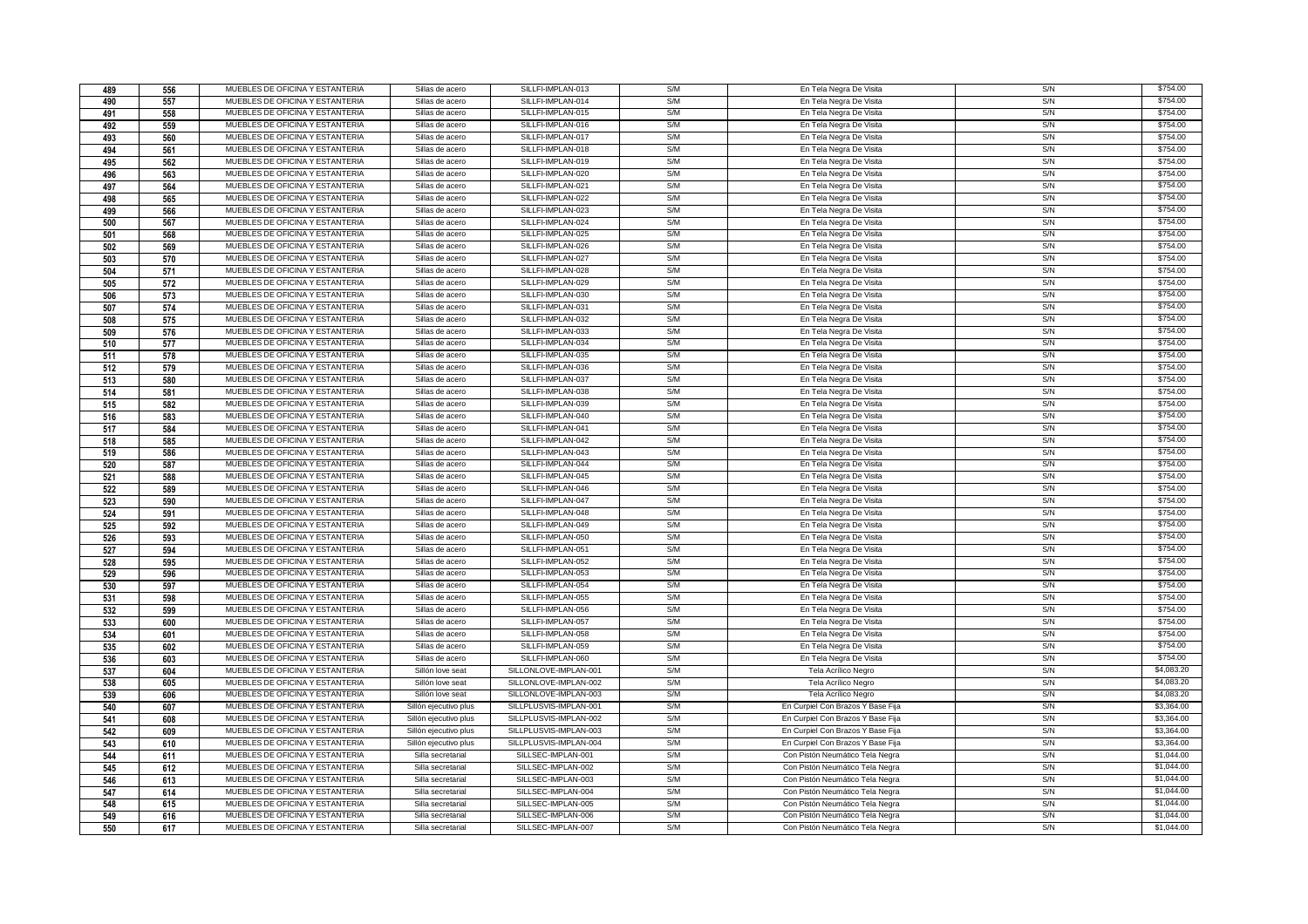| 551 | 618 | MUEBLES DE OFICINA Y ESTANTERIA                                    | Silla secretarial                | SILLSEC-IMPLAN-008                       | S/M            | Con Pistón Neumático Tela Negra                              | S/N             | \$1,044.00               |
|-----|-----|--------------------------------------------------------------------|----------------------------------|------------------------------------------|----------------|--------------------------------------------------------------|-----------------|--------------------------|
| 552 | 619 | MUEBLES DE OFICINA Y ESTANTERIA                                    | Silla secretarial                | SILLSEC-IMPLAN-009                       | S/M            | Con Pistón Neumático Tela Negra                              | S/N             | \$1,044.00               |
| 553 | 620 | MUEBLES DE OFICINA Y ESTANTERIA                                    | Silla secretarial                | SILLSEC-IMPLAN-010                       | S/M            | Con Pistón Neumático Tela Negra                              | S/N             | \$1,044.00               |
| 554 | 621 | MUEBLES DE OFICINA Y ESTANTERIA                                    | Silla secretarial                | SILLSEC-IMPLAN-011                       | S/M            | Con Pistón Neumático Tela Negra                              | S/N             | \$1,044.00               |
| 555 | 622 | MUEBLES DE OFICINA Y ESTANTERIA                                    | Silla secretarial                | SILLSEC-IMPLAN-012                       | S/M            | Con Pistón Neumático Tela Negra                              | S/N             | \$1,044.00               |
| 556 | 623 | MUEBLES DE OFICINA Y ESTANTERIA                                    | Silla secretarial                | SILLSEC-IMPLAN-013                       | S/M            | Con Pistón Neumático Tela Negra                              | S/N             | \$1,044.00               |
| 557 | 624 | MUEBLES DE OFICINA Y ESTANTERIA                                    | Silla secretarial                | SILLSEC-IMPLAN-014                       | S/M            | Con Pistón Neumático Tela Negra                              | S/N             | \$1,044.00               |
| 558 | 625 | MUEBLES DE OFICINA Y ESTANTERIA                                    | Silla secretarial                | SILLSEC-IMPLAN-015                       | S/M            | Con Pistón Neumático Tela Negra                              | S/N             | \$1,044.00               |
| 559 | 626 | MUEBLES DE OFICINA Y ESTANTERIA                                    | Silla secretaria                 | SILLSEC-IMPLAN-016                       | S/M            | Con Pistón Neumático Tela Negra                              | S/N             | \$1,044.00               |
| 560 | 627 | MUEBLES DE OFICINA Y ESTANTERIA                                    | Silla secretarial                | SILLSEC-IMPLAN-017                       | S/M            | Con Pistón Neumático Tela Negra                              | S/N             | \$1,044.00               |
| 561 | 628 | MUEBLES DE OFICINA Y ESTANTERIA                                    | Silla secretarial                | SILLSEC-IMPLAN-018                       | S/M            | Con Pistón Neumático Tela Negra                              | S/N             | \$1,044.00               |
| 562 | 629 | MUEBLES DE OFICINA Y ESTANTERIA                                    | Silla secretarial                | SILLSEC-IMPLAN-019                       | S/M            | Con Pistón Neumático Tela Negra                              | S/N             | \$1,044.00               |
|     |     | MUEBLES DE OFICINA Y ESTANTERIA                                    | Silla secretarial                | SILLSEC-IMPLAN-020                       | S/M            | Con Pistón Neumático Tela Negra                              | S/N             | \$1,044.00               |
| 563 | 630 | MUEBLES DE OFICINA Y ESTANTERIA                                    | Silla secretaria                 | SILLSEC-IMPLAN-021                       | S/M            |                                                              | S/N             | \$1,044.00               |
| 564 | 631 | MUEBLES DE OFICINA Y ESTANTERIA                                    |                                  | SILLSEC-IMPLAN-022                       | S/M            | Con Pistón Neumático Tela Negra                              | S/N             | \$1,044.00               |
| 565 | 632 |                                                                    | Silla secretarial                |                                          |                | Con Pistón Neumático Tela Negra                              |                 |                          |
| 566 | 633 | MUEBLES DE OFICINA Y ESTANTERIA<br>MUEBLES DE OFICINA Y ESTANTERIA | Silla secretarial                | SILLSEC-IMPLAN-023<br>SILLSEC-IMPLAN-024 | S/M<br>S/M     | Con Pistón Neumático Tela Negra                              | S/N<br>S/N      | \$1,044.00<br>\$1,044.00 |
| 567 | 634 |                                                                    | Silla secretarial                |                                          |                | Con Pistón Neumático Tela Negra                              |                 |                          |
| 568 | 635 | MUEBLES DE OFICINA Y ESTANTERIA                                    | Silla secretaria                 | SILLSEC-IMPLAN-025                       | S/M            | Con Pistón Neumático Tela Negra                              | S/N             | \$1,044.00               |
| 569 | 636 | MUEBLES DE OFICINA Y ESTANTERIA                                    | Silla secretarial                | SILLSEC-IMPLAN-026                       | S/M            | Con Pistón Neumático Tela Negra                              | S/N             | \$1,044.00               |
| 570 | 637 | MUEBLES DE OFICINA Y ESTANTERIA                                    | Silla secretarial                | SILLSEC-IMPLAN-027                       | S/M            | Con Pistón Neumático Tela Negra                              | S/N             | \$1,044.00               |
| 571 | 638 | MUEBLES DE OFICINA Y ESTANTERIA                                    | Silla secretarial                | SILLSEC-IMPLAN-028                       | S/M            | Con Pistón Neumático Tela Negra                              | S/N             | \$1,044.00               |
| 572 | 639 | MUEBLES DE OFICINA Y ESTANTERIA                                    | Silla secretarial                | SILLSEC-IMPLAN-029                       | S/M            | Con Pistón Neumático Tela Negra                              | S/N             | \$1,044.00               |
| 573 | 640 | MUEBLES DE OFICINA Y ESTANTERIA                                    | Silla secretarial                | SILLSEC-IMPLAN-030                       | S/M            | Con Pistón Neumático Tela Negra                              | S/N             | \$1,044.00               |
| 574 | 641 | MUEBLES DE OFICINA Y ESTANTERIA                                    | Silla secretarial                | SILLSEC-IMPLAN-031                       | S/M            | Con Pistón Neumático Tela Negra                              | S/N             | \$1,044.00               |
| 575 | 642 | MUEBLES DE OFICINA Y ESTANTERIA                                    | Silla secretarial                | SILLSEC-IMPLAN-032                       | S/M            | Con Pistón Neumático Tela Negra                              | S/N             | \$1,044.00               |
| 576 | 643 | MUEBLES DE OFICINA Y ESTANTERIA                                    | Silla secretarial                | SILLSEC-IMPLAN-033                       | S/M            | Con Pistón Neumático Tela Negra                              | S/N             | \$1,044.00               |
| 577 | 644 | MUEBLES DE OFICINA Y ESTANTERIA                                    | Silla secretarial                | SILLSEC-IMPLAN-034                       | S/M            | Con Pistón Neumático Tela Negra                              | S/N             | \$1,044.00               |
| 578 | 645 | MUEBLES DE OFICINA Y ESTANTERIA                                    | Silla secretarial                | SILLSEC-IMPLAN-035                       | S/M            | Con Pistón Neumático Tela Negra                              | S/N             | \$1,044.00               |
| 579 | 646 | MUEBLES DE OFICINA Y ESTANTERIA                                    | Silla secretaria                 | SILLSEC-IMPLAN-036                       | S/M            | Con Pistón Neumático Tela Negra                              | S/N             | \$1,044.00               |
| 580 | 647 | MUEBLES DE OFICINA Y ESTANTERIA                                    | Silla secretarial                | SILLSEC-IMPLAN-037                       | S/M            | Con Pistón Neumático Tela Negra                              | S/N             | \$1,044.00               |
| 581 | 648 | MUEBLES DE OFICINA Y ESTANTERIA                                    | Silla secretarial                | SILLSEC-IMPLAN-038                       | S/M            | Con Pistón Neumático Tela Negra                              | S/N             | \$1,044.00               |
| 582 | 649 | MUEBLES DE OFICINA Y ESTANTERIA                                    | Silla secretarial                | SILLSEC-IMPLAN-039                       | S/M            | Con Pistón Neumático Tela Negra                              | S/N             | \$1,044.00               |
| 583 | 650 | MUEBLES DE OFICINA Y ESTANTERIA                                    | Silla secretaria                 | SILLSEC-IMPLAN-040                       | S/M            | Con Pistón Neumático Tela Negra                              | S/N             | \$1,044.00               |
| 584 | 651 | MUEBLES DE OFICINA Y ESTANTERIA                                    | Silla secretaria                 | SILLSEC-IMPLAN-041                       | S/M            | Con Pistón Neumático Tela Negra                              | S/N             | \$1,044.00               |
| 585 | 652 | MUEBLES DE OFICINA Y ESTANTERIA                                    | Silla secretarial                | SILLSEC-IMPLAN-042                       | S/M            | Con Pistón Neumático Tela Negra                              | S/N             | \$1,044.00               |
| 586 | 653 | MUEBLES DE OFICINA Y ESTANTERIA                                    | Silla secretarial                | SILLSEC-IMPLAN-043                       | S/M            | Con Pistón Neumático Tela Negra                              | S/N             | \$1,044.00               |
| 587 | 654 | MUEBLES DE OFICINA Y ESTANTERIA                                    | Silla secretarial                | SILLSEC-IMPLAN-044                       | S/M            | Con Pistón Neumático Tela Negra                              | S/N             | \$1,044.00               |
| 588 | 655 | MUEBLES DE OFICINA Y ESTANTERIA                                    | Silla secretaria                 | SILLSEC-IMPLAN-045                       | S/M            | Con Pistón Neumático Tela Negra                              | S/N             | \$1,044.00               |
| 589 | 656 | MUEBLES DE OFICINA Y ESTANTERIA                                    | Silla secretarial                | SILLSEC-IMPLAN-046                       | S/M            | Con Pistón Neumático Tela Negra                              | S/N             | \$1,044.00               |
| 590 | 657 | MUEBLES DE OFICINA Y ESTANTERIA                                    | Silla secretarial                | SILLSEC-IMPLAN-047                       | S/M            | Con Pistón Neumático Tela Negra                              | S/N             | \$1,044.00               |
| 591 | 669 | MUEBLES DE OFICINA Y ESTANTERIA                                    | <b>TELEFONO FIJO</b>             | TELFIJO-IMPLAN-004                       | Avaya          | IP PHONE 1603SW-IBLK                                         | 17WZ2040027H    | \$3,080.96               |
| 592 | 670 | MUEBLES DE OFICINA Y ESTANTERIA                                    | <b>TELEFONO FIJO</b>             | TELFIJO-IMPLAN-017                       | Telmex         | S/M                                                          | T101102N06526   | \$649.00                 |
| 593 | 671 | MUEBLES DE OFICINA Y ESTANTERIA                                    | Teléfono In                      | TELFIJO-IMPLAN-017                       | Cisco          | Línea Display Poe Puerto                                     | CCQ163208O4     | \$2,888.40               |
| 594 | 672 | MUEBLES DE OFICINA Y ESTANTERIA                                    | Trituradora de documentos        | TRITU-IMPLAN-001                         | S/M            | Corte Recto                                                  | H5052908110029  | \$776.65                 |
| 595 | 673 | MUEBLES DE OFICINA Y ESTANTERIA                                    | Trituradora de documentos        | TRITU-IMPLAN-002                         | S/M            | Corte Recto                                                  | HS05230911138   | \$776.65                 |
| 596 | 674 | MUEBLES DE OFICINA Y ESTANTERIA                                    | Trituradora de documentos        | TRITU-IMPLAN-003                         | S/M            | Corte Recto                                                  | HS052908110304  | \$776.65                 |
| 597 | 675 | MUEBLES DE OFICINA Y ESTANTERIA                                    | <b>Trituradora de documentos</b> | TRITU-IMPLAN-004                         | S/M            | Corte Recto                                                  | HS052908110304  | \$776.65                 |
| 598 | 676 | MUEBLES DE OFICINA Y ESTANTERIA                                    | Trituradora de documento         | TRITU-IMPLAN-005                         | S/M            | Corte Recto                                                  |                 | \$776.65                 |
| 599 | 679 | MUEBLES DE OFICINA Y ESTANTERIA                                    | Trituradora de documentos        | TRITUSTYLE-IMPLAN-001                    | S/M            | Color Blanca                                                 | 1758581A        | \$2,177.55               |
| 600 | 697 | MUEBLES DE OFICINA Y ESTANTERIA 5011.69                            | Circuito cerrado                 | VIGILA-IMPLAN-001                        | Lorex          | Con 4 Cámaras                                                | DK03110900332   | \$5,011.69               |
| 601 | 176 | OTROS EQUIPOS                                                      | Medidor de distancia             | DISTAN-IMPLAN-002                        | Leica          | Disto D5                                                     | 333440020       | \$6,606.20               |
| 602 | 242 | <b>OTROS EQUIPOS</b>                                               | GPS                              | GPS-IMPLAN-001                           | Oregón         | 550 Con Barómetro, Altímetro, Brújula Electrónica Cámara 3.2 | 1MW088605       | \$8,522.58               |
| 603 | 243 | OTROS EQUIPOS                                                      | GPS                              | GPS-IMPLAN-002                           | Oregón         | 550 Con Barómetro, Altímetro, Brújula Electrónica Cámara 3.2 | 1MW088609       | \$8,522.58               |
| 604 | 244 | <b>OTROS EQUIPOS</b>                                               | GPS                              | GPS-IMPLAN-003                           | Oregón         | 550 Con Barómetro, Altímetro, Brújula Electrónica Cámara 3.2 | 1MW088622       | \$8,522.58               |
| 605 | 245 | OTROS EQUIPOS                                                      | GPS                              | GPS-IMPLAN-004                           | Oregón         | 550 Con Barómetro, Altímetro, Brújula Electrónica Cámara 3.2 | 1MW088623       | \$8,522.58               |
| 606 | 47  | OTROS EQUIPOS DE TRANSPORTE                                        | <b>Bicicleta</b>                 | BICI-IMPLAN-001                          | S/M            | Urbana Rod 26                                                | S/N             | \$3,600.00               |
| 607 | 48  | OTROS EQUIPOS DE TRANSPORTE                                        | Bicicleta                        | BICI-IMPLAN-002                          | S/M            | Urbana Rod 26                                                | S/N             | \$3,600.00               |
| 608 | 49  | OTROS EQUIPOS DE TRANSPORTE                                        | <b>Bicicleta</b>                 | BICI-IMPLAN-003                          | S/M            | Urbana Rod 26                                                | S/N             | \$3,600.00               |
| 609 | 50  | OTROS EQUIPOS DE TRANSPORTE                                        | Bicicleta                        | BICI-IMPLAN-004                          | S/M            | Urbana Rod 26                                                | S/N             | \$3,600.00               |
| 610 | 177 | OTROS MOB Y EQ DE ADMON                                            | Engargoladora de metal           | ENGAR-IMPLAN-003                         | S/M            | S/M                                                          | S/N             | \$5,203.30               |
| 611 | 399 | OTROS MOB Y EQ DE ADMON                                            | Pantalla                         | PANLED-IMPLAN-001                        | <b>TOSHIBA</b> | Led 40" 120 Hz 1080 P Fhd Smart                              | 40L3460UM       | \$7,990.00               |
| 612 | 677 | OTROS MOB Y EQ DE ADMON                                            | Trituradora de documentos        | TRITU-IMPLAN-006                         | S/M            | S/M                                                          | 160602AH0240980 | \$6,200.00               |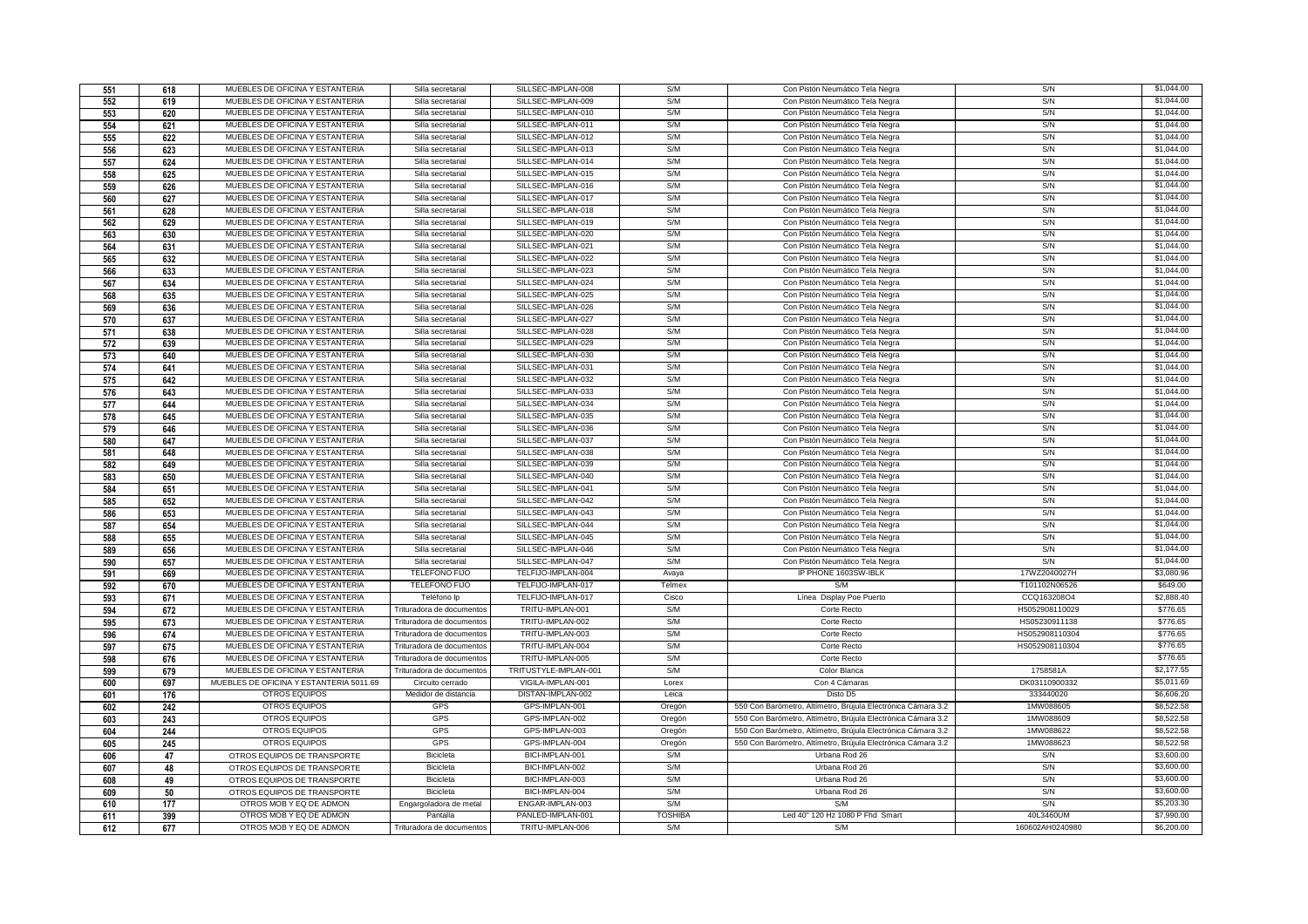| 613 | 678 | OTROS MOB Y EQ DE ADMON | Trituradora de documentos | TRITU-IMPLAN-007       | S/M                    | S/M                           | 160602AH0240978                  | \$6,200,00  |
|-----|-----|-------------------------|---------------------------|------------------------|------------------------|-------------------------------|----------------------------------|-------------|
| 614 | 61  | <b>SOFTWARE</b>         | Licencia                  | COMP-IMPLAN-001        | Microsoft              | Office Home And Business      | MR6GD-9HRDR-T3XRQ-9BM8T-QF9QB    | \$3,028,78  |
| 615 | 63  | <b>SOFTWARE</b>         | Licencia                  | COMP-IMPLAN-002        | Microsoft              | Office Home And Business      | D2CQW-P73MB-KJ8F7-FPYX6-W422R    | \$3,028.78  |
| 616 | 65  | <b>SOFTWARE</b>         | Licencia                  | COMP-IMPLAN-003        | Microsoft              | Office Home And Business      | C3QRH-GG2FR-T9TCM-Q8JT9-KBPCC    | \$3,028.78  |
| 617 | 67  | SOFTWARE                | Licencia                  | COMP-IMPLAN-004        | Microsoft              | Office Home And Business      | MKXD8-QXM9F-2C9QV-MKTVG-T8QX7    | \$3,028.78  |
| 618 | 69  | SOFTWARE                | Licencia                  | COMP-IMPLAN-005        | Microsoft              | Office Home And Business      | TFMYF-3WQ2P-T9FTY-RM368-4TGMR    | \$3,028.78  |
| 619 | 71  | <b>SOFTWARE</b>         | Licencia                  | COMP-IMPLAN-006        | Microsoft              | Office Home And Business      | 384D9-RTRVY-J7TFQ-68W6D-KH6G6    | \$3,028.78  |
| 620 | 73  | <b>SOFTWARE</b>         | Licencia                  | COMP-IMPLAN-007        | Microsoft              | Office Home And Business      | FCCCG-8BK3T-D2PHM-HRJ96-H8QW8    | \$3,028.78  |
| 621 | 75  | <b>SOFTWARE</b>         | Licencia                  | COMP-IMPLAN-008        | Microsoft              | Office Home And Business      | 4CV22-WDW3C-WTHVB-GY3G8-QJ7QP    | \$3,028.78  |
| 622 | 77  | SOFTWARE                | Licencia                  | COMP-IMPLAN-009        | Microsoft              | Office Home And Business      | 82MFG-H4TW2-BBHQW-KRXRW-H9W43    | \$3,028.78  |
| 623 | 79  | SOFTWARE                | Licencia                  | COMP-IMPLAN-010        | Microsoft              | Office Home And Business      | KD4PM-JT4QB-CR8XD-XXGXT-TD769    | \$3,028.78  |
| 624 | 81  | SOFTWARE                | Licencia                  | COMP-IMPLAN-011        | Microsoft              | Office Home And Business      | 2QCQP-Q6Q9F-B99MP-3JF83-MKG6H    | \$3,028.78  |
| 625 | 83  | <b>SOFTWARE</b>         | Licencia                  | COMP-IMPLAN-012        | Microsoft              | Office Home And Business      | CYQ7W-Y8DHF-2PJ2D-8JWMJ-M8GWY    | \$3,028.78  |
| 626 | 85  | <b>SOFTWARE</b>         | Licencia                  | COMP-IMPLAN-013        | Microsoft              | Office Home And Business      | 6JVR6-WVXTY-GM7Y2-6YTRV-B32BF    | \$3,028.78  |
| 627 | 87  | SOFTWARE                | Licencia                  | COMP-IMPLAN-014        | Microsoft              | Office Home And Business      | 4CTTH-CMQ2M-CJW7G-KK42K-4GXR8    | \$3,028.78  |
| 628 | 89  | SOFTWARE                | Licencia                  | COMP-IMPLAN-015        | Microsoft              | Office Home And Business      | 2VW6J-6VGR8-K6FM9-X6VXT-YXYRV    | \$3,028.78  |
| 629 | 91  | SOFTWARE                | Licencia                  | COMP-IMPLAN-016        | Microsoft              | Office Home And Business      | W34QQ-MW6CK-XDGXC-WM3CX-MBMXW    | \$3,028.78  |
| 630 | 93  | <b>SOFTWARE</b>         | Licencia                  | COMP-IMPLAN-017        | Microsoft              | Office Home And Business      | BFGRD-W24V8-DQ9DH-VKFGF-W284F    | \$3,028.78  |
| 631 | 95  | <b>SOFTWARE</b>         | Licencia                  | COMP-IMPLAN-018        | Microsoft              | Office Home And Business      | 8XWC4-MDT44-TY38F-76K66-TCYBG    | \$3,028.78  |
| 632 | 97  | SOFTWARE                | Licencia                  | COMP-IMPLAN-019        | Microsoft              | Office Home And Business      | 7VW8G-R2C4T-WDWJT-CCGP9-MRMP8    | \$3,028.78  |
| 633 | 99  | SOFTWARE                | Licencia                  | COMP-IMPLAN-020        | Microsoft              | Office Home And Business      | 86HX2-YC2YJ-MTHRQ-WRYF4-BK3C9    | \$3,028.78  |
| 634 | 101 | SOFTWARE                | Licencia                  | COMP-IMPLAN-021        | Microsoft              | Office Home And Business      | 7QT86-VRQBP-DPXPB-M82B4-3WF48    | \$3,028.78  |
| 635 | 103 | SOFTWARE                | Licencia                  | COMP-IMPLAN-022        | Microsoft              | Office Home And Business      | P4Q7Y-TPYY8-6CDCH-MVYX9-32WXB    | \$3,028.78  |
| 636 | 105 | <b>SOFTWARE</b>         | Licencia                  | COMP-IMPLAN-023        | Microsoft              | Office Home And Business      | HXBTP-4Y9FP-B7FQ2-8BJ77-FKJ8T    | \$3,028.78  |
| 637 | 107 | SOFTWARE                | Licencia                  | COMP-IMPLAN-024        | Microsoft              | Office Home And Business      | 3XFB2-M7VKY-KV348-B4B9R-284DP    | \$3,028.78  |
| 638 | 109 | SOFTWARE                | Licencia                  | COMP-IMPLAN-025        | Microsoft              | Office Home And Business      | HMVMQ-HK9MC-WKPDF-9K9TC-46YQ7    | \$3,028.78  |
|     |     | SOFTWARE                | Licencia                  | COMP-IMPLAN-026        | Microsoft              | Office Home And Business      | BQ8Q2-FT7VR-MP2KM-R3HKF-YT28H    | \$3,028.78  |
| 639 | 111 | SOFTWARE                | Licencia                  | COMP-IMPLAN-027        | Microsoft              | Office Home And Business      | TKFPB-4F6J2-8RGQY-BT773-CXDGH    | \$3,028.78  |
| 640 | 113 | <b>SOFTWARE</b>         |                           |                        |                        |                               |                                  | \$3,028.78  |
| 641 | 115 |                         | Licencia                  | COMP-IMPLAN-028        | Microsoft              | Office Home And Business      | FH2VD-6BV8B-R7G6H-4JDTJ-M7FMB    | \$3,028.78  |
| 642 | 117 | <b>SOFTWARE</b>         | Licencia                  | COMP-IMPLAN-029        | Microsoft              | Office Home And Business      | 397RB-MHQH8-28PBV-XTMFY-TJ76K    |             |
| 643 | 119 | SOFTWARE                | Licencia                  | COMP-IMPLAN-030        | Microsoft              | Office Home And Business      | JYCF3-6H7HK-BYX29-GX6G9-QW63Q    | \$3,028.78  |
| 644 | 121 | SOFTWARE                | Licencia                  | COMP-IMPLAN-031        | Microsoft              | Office Home And Business      | GKX4Y-V6KGD-VCD9R-YY98T-QYHWB    | \$3,028.78  |
| 645 | 123 | SOFTWARE                | Licencia                  | COMP-IMPLAN-032        | Microsoft              | Office Home And Business      | Q4QPJ-62FKD-R3YYX-HR8FD-PTQ6C    | \$3,028.78  |
| 646 | 125 | SOFTWARE                | Licencia                  | COMP-IMPLAN-033        | Microsoft              | Office Home And Business      | GDWQQ-PK67X-RP8GG-RVWRX-7Q49P    | \$3,028.78  |
| 647 | 127 | <b>SOFTWARE</b>         | Licencia                  | COMP-IMPLAN-034        | Microsoft              | Office Home And Business      | PPMK8-9K749-RHBYY-Q6YQQ-XJKVW    | \$3,028.78  |
| 648 | 129 | SOFTWARE                | Licencia                  | COMP-IMPLAN-035        | Microsoft              | Office Home And Business      | YDG7M-3KBVV-6MCF6-DMP22-6PPTX    | \$3,028.78  |
| 649 | 131 | <b>SOFTWARE</b>         | Licencia                  | COMP-IMPLAN-036        | Microsoft              | Office Home And Business      | Q2W9F-FMKDC-GCK3X-J493G-BJTG6    | \$3,028,78  |
| 650 | 133 | SOFTWARE                | Licencia                  | COMP-IMPLAN-037        | Microsoft              | Office Home And Business      | D4BP4-KDYR2-BHK6R-K4CG2-3CDHP    | \$3,028.78  |
| 651 | 135 | <b>SOFTWARE</b>         | Licencia                  | COMP-IMPLAN-038        | Microsoft              | Office Home And Business      | 9FKCW-R4PQV-JFCP3-GBDCQ-WM6PR    | \$3,028.78  |
| 652 | 136 | <b>SOFTWARE</b>         | Licencia                  | COMP-IMPLAN-039        | Microsoft              | Office Home And Business      | XJ6G8-PBPVH-DXR3H-WWJRX-K7PVD    | \$3,028.78  |
| 653 | 138 | SOFTWARE                | Licencia                  | COMP-IMPLAN-040        | Microsoft              | Office Home And Business      | GFBV6-GR8WJ-KVF4H-CCTMJ-9G4Y9    | \$3,028.78  |
| 654 | 140 | <b>SOFTWARE</b>         | Licencia                  | COMP-IMPLAN-041        | Microsoft              | Office Home And Business      | DYH9Q-YQ3VW-6CKQR-G7BHB-K73JR    | \$3,028.78  |
| 655 | 272 | SOFTWARE                | Licencia                  | LAPTOP-IMPLAN-001      | Microsoft              | Office Home And Business      | KDCKC-BDCF3-X8D3F-WHKKV-4YH3T    | \$3,028.78  |
| 656 | 274 | <b>SOFTWARE</b>         | Licencia                  | LAPTOP-IMPLAN-002      | Microsoft              | Office Home And Business      | BFYJK-2JKFM-GJ4QX-BM9DP-C3CYK    | \$3,028.78  |
| 657 | 276 | SOFTWARE                | Licencia                  | LAPTOP-IMPLAN-003      | Microsoft              | Office Home And Business      | VRC86-T4GF2-K9BD2-TKF7G-PCMBT    | \$3,028.78  |
| 658 | 278 | <b>SOFTWARE</b>         | Licencia                  | LAPTOP-IMPLAN-004      | Microsoft              | Office Home And Business      | P62GQ-8WGYM-X6KPC-897R9-QYMPY    | \$3,028.78  |
| 659 | 280 | SOFTWARE                | Licencia                  | LAPTOP-IMPLAN-005      | Microsoft              | Office Home And Business      | YRMGK-VHTV7-2QB39-DPK79-WBJQP    | \$3,028.78  |
| 660 | 282 | <b>SOFTWARE</b>         | Licencia                  | LAPTOP-IMPLAN-006      | Microsoft              | Office Home And Business      | XD43R-PF6RX-Y4MDR-3XGVW-XQBKJ    | \$3,028.78  |
| 661 | 284 | SOFTWARE                | Licencia                  | LAPTOP-IMPLAN-007      | Microsoft              | Office Home And Business      | VRC86-T4GF2-K9BD2-TKF7G-PCMBT    | \$3,028.78  |
| 662 | 285 | SOFTWARE                | Licencia                  | LAPTOP-IMPLAN-008      | Microsoft              | Office Home And Business      | MM4BW-XPCG3-JQT2W-QW4T9-QQRF4    | \$3,028.78  |
| 663 | 292 | SOFTWARE                | Licencia                  | LAPTOP-IMPLAN-014      | Microsoft              | Office Home And Business 2016 | NJ9Q2-TXJDB-GHRHG-M7JK8-4VV39    | \$3,570.00  |
| 664 | 294 | <b>SOFTWARE</b>         | Licencia                  | LAPTOP-IMPLAN-015      | Microsoft              | Office Home And Business 2016 | 46R8M-4NK4T-76H6B-HF7W4-VMH39    | \$3,570.00  |
| 665 | 297 | SOFTWARE                | Licencia                  | LAPTOP-ROJA-IMPLAN-002 | Microsoft              | Office Home And Business      | BCVPC-36CMR-3RM6G-3RM6G-VC4V2-T4 | \$3,028.78  |
| 666 | 324 | SOFTWARE                | Licencia                  | LICENC-IMPLAN-001      | ArcGIS ArcView         | S/N                           | S/N                              | \$28,580.80 |
| 667 | 325 | SOFTWARE                | Licencia                  | LICENC-IMPLAN-002      | ArcGIS ArcView         | S/N                           | S/N                              | \$28,580.80 |
| 668 | 326 | SOFTWARE                | Licencia                  | LICENC-IMPLAN-003      | ARCGIS ACREVIEW        | S/N                           | S/N                              | \$28,580.80 |
| 669 | 327 | SOFTWARE                | Licencia                  | LICENC-IMPLAN-004      | ARCGIS ACREVIEW        | S/N                           | S/N                              | \$28,580,80 |
| 670 | 328 | SOFTWARE                | Licencia                  | LICEN-IMPLAN-005       | Argis                  | S/N                           | S/N                              | \$59,375.76 |
| 671 | 395 | <b>SOFTWARE</b>         | Licencia                  | NOI-IMPLAN-001         | LICENCIAS NOI ACREVIEW | S/N                           | S/N                              | \$10,383.32 |
| 672 | 396 | SOFTWARE                | Licencia                  | NOI-IMPLAN-002         | LICENCIAS NOI ACREVIEW | S/M                           | S/N                              | \$4,094.80  |
| 673 | 397 | SOFTWARE                | Licencia                  | OFFIPAQ-IMPLAN-061     | Microsoft              | Office Home And Business      | 2WFB3-37YB6-QP337-QG2JF-699-Q2   | \$3,028.78  |
| 674 | 398 | SOFTWARE                | Licencia                  | OFFIPAQ-IMPLAN-062     | Microsoft              | Office Home And Business      | TVQTF-VHQJ3-W2JMY-JGXMH-3V23F    | \$3,028.78  |